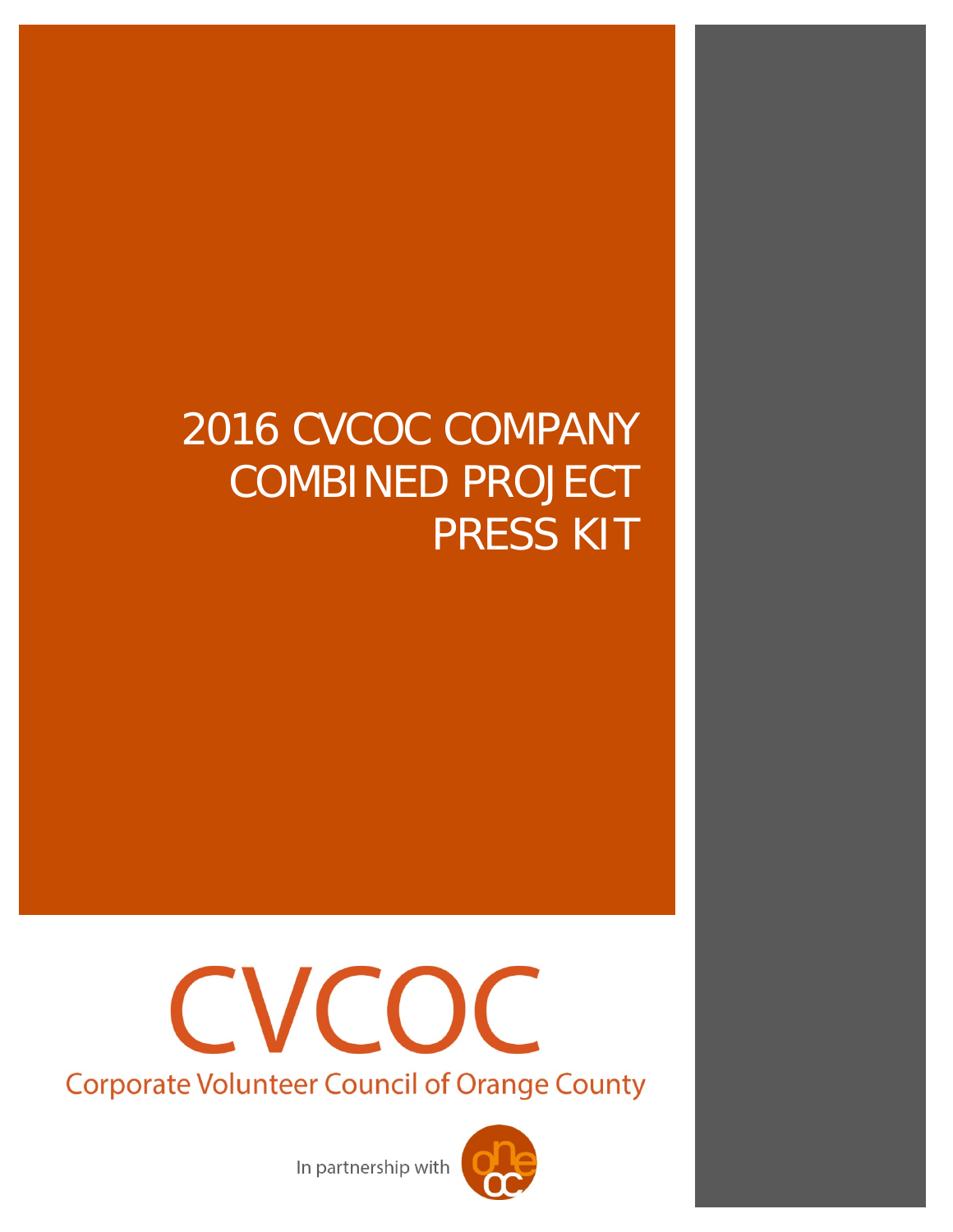

| <b>Table of Contents</b> |  |
|--------------------------|--|
|                          |  |
|                          |  |
|                          |  |
|                          |  |
|                          |  |
|                          |  |
|                          |  |
|                          |  |
|                          |  |
|                          |  |
|                          |  |
|                          |  |
|                          |  |
|                          |  |
|                          |  |
|                          |  |
|                          |  |
|                          |  |
| U.S. Bank<br>11          |  |
|                          |  |
|                          |  |
|                          |  |
|                          |  |
|                          |  |
|                          |  |
|                          |  |
|                          |  |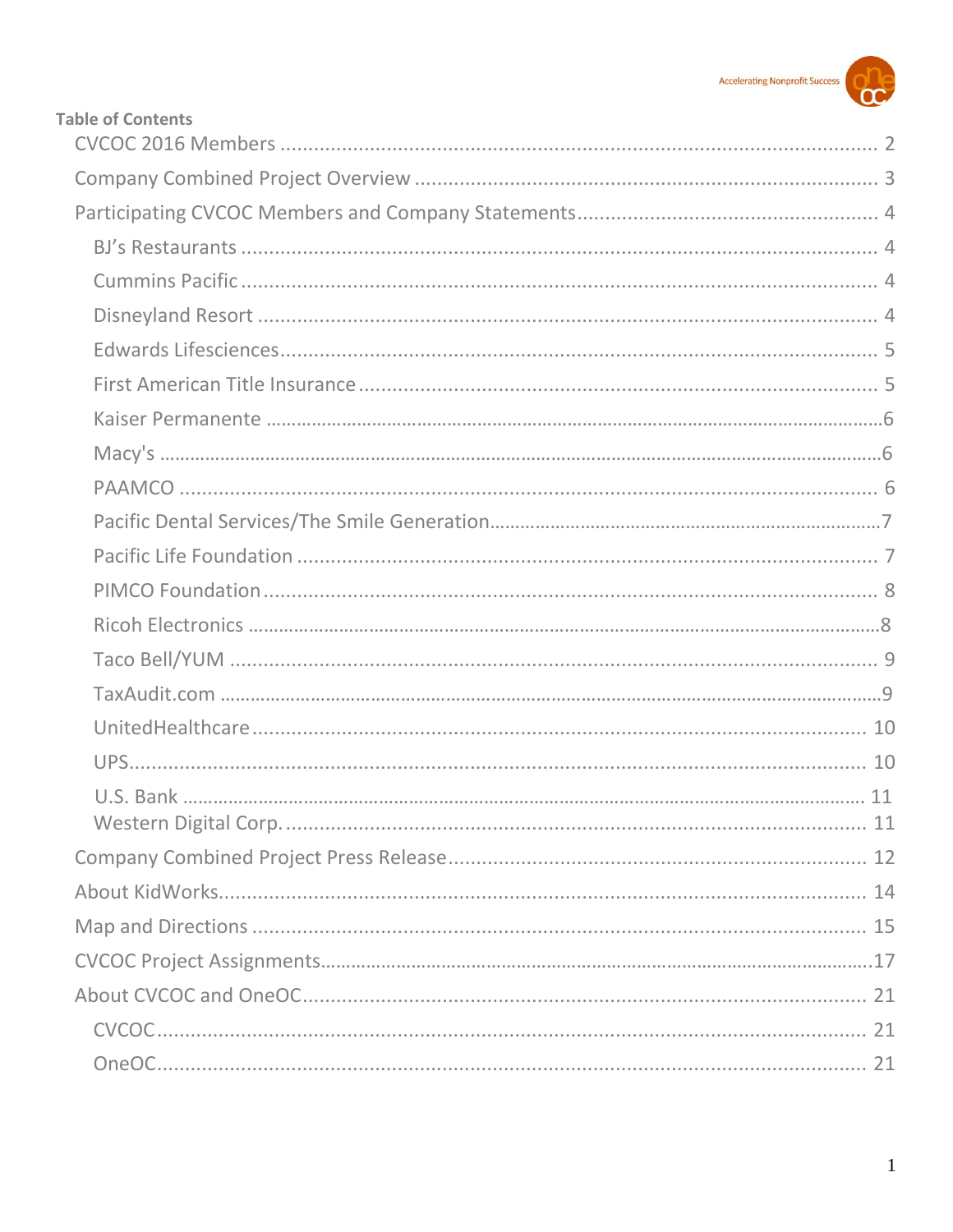

## <span id="page-2-0"></span>**CVCOC 2016 Members**

## Building a stronger, more vibrant Orange County. Together.

## 2016 Corporate Volunteer Council of Orange County

Allergan **Bank of America** BJ's Restaurants Foundation Kelley Blue Book Cox Communications Cummins Pacific Disneyland Resort DPR Construction Edwards Lifesciences Experian First American First Foundation Fluor Fluidmaster Southern California Edison Hyundai

JPMorgan Chase & Co. Kaiser Permanente Macy's Mazda North American Operations OneOC PAAMCO Pacific Dental Services Pacific Life PIMCO Ricoh Electronics, Inc. SBGA

Spectrum Brands State Street IMS West Taco Bell TaxAudit.com Union Bank UnitedHealthcare **LIPS** US Bank Wells Fargo Western Digital Foundation Zumasys

## Learn how you can join at www.OneOC.org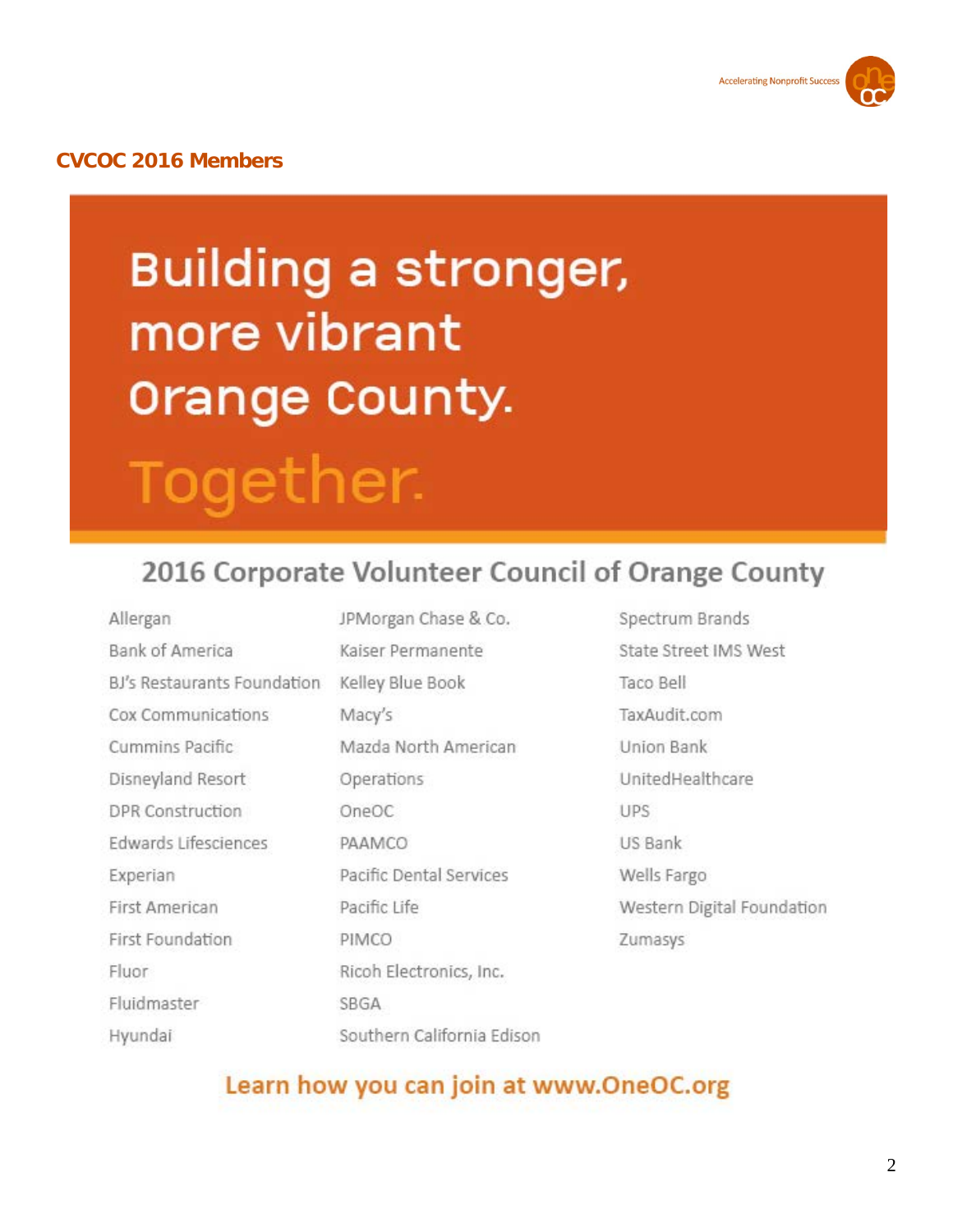

## <span id="page-3-0"></span>**Company Combined Project Overview**

## **500 Volunteers from 18 Member Companies of the Corporate Volunteer Council of Orange County Join Forces to Participate in a Combined Service Project in Orange County that Promotes Community Health, Education and Safety.**

- **WHAT:** CVCOC company volunteers will contribute to community pride and ownership as they come together to serve KidWorks, Madison Elementary School, Madison Park and Cedar Evergreen communities of Santa Ana. On Saturday, May 21, 2016, over the course of about three hours, volunteers will promote community health, education and safety as they contribute to a series of beautification projects and a community resource fair.
- **WHO:** Eighteen CVCOC companies and their employees; Lisa Gonzales-Solomon, Principal at Madison Elementary School; CVCOC Combined Project Task Leader, Amy Roldan with UPS Cerritos – Gardena Division District CHSP Health & Safety Community Ambassador; Erika Carranza Benavides, Event Director with Love Santa Ana; and David Benavides, Executive Director with KidWorks.
- **WHEN:** Saturday, May 21, 2016, 8 :00 AM 11:30 AM
- **WHY:** CVCOC is committed to addressing the most urgent needs in Orange County through an annual corporate combined volunteer project.
- **ABOUT:** The CVCOC is a network of businesses that collaborate to make a positive impact on the quality of life in our communities by promoting and growing employee volunteerism. Companies and other organizations participating in the project include BJ's Restaurants, Cummins Pacific, Disneyland Resort, Edwards Lifesciences, First American Title Insurance, Kaiser Permanente, Macy's, PAAMCO, Pacific Dental Services/The Smile Generation, Pacific Life, PIMCO Foundation, Ricoh Electronics, Taco Bell, TaxAudit.com, UnitedHealthcare, UPS, U.S. Bank, and Western Digital Corp.

KidWorks was founded in 1993, by Larry and Jayme Acosta, to bring hope to the most challenging neighborhoods in central Santa Ana. KidWorks began in a tiny, one-room apartment on Townsend Street as a summer safe haven for children and youth. From the beginning, KidWorks recruited college students to live and work in the community. Their Executive Director, David Benavides, was one of the first students to volunteer. His time with KidWorks began with an eight-week program that changed his life, and that of KidWorks, forever.

- **WHERE: Madison Elementary School and Madison Park:** 1124 Hobart St., Santa Ana, CA 92707 **KidWorks Center:** 1721 S. Evergreen, Santa Ana, CA 92707
- **CONTACT:** Barbara Powers, 714.953.5757 x218; bpowers@OneOC.org and Dan Pittman, 714-397-1932 or [dan@pittmanpr.com](mailto:dan@pittmanpr.com)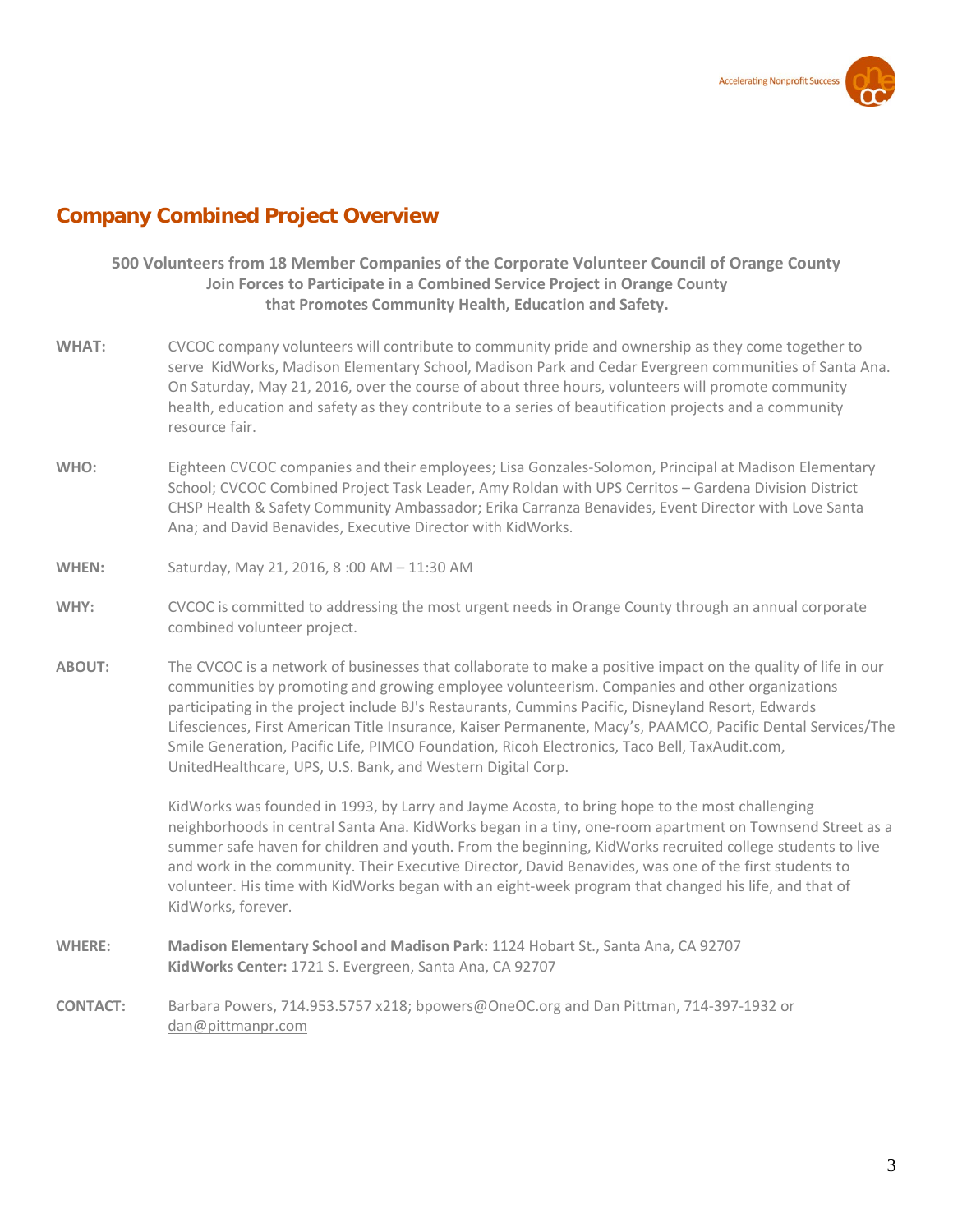

## <span id="page-4-0"></span>**Participating CVCOC Members and Company Statements**

## <span id="page-4-2"></span>**BJ's Restaurants**

<span id="page-4-1"></span>The BJ's Restaurants Foundation recognizes and rewards the volunteer efforts of our team members across the country as they give back to the communities in which our restaurants do business. In support of our TASC Force program (Team Action to Support Communities) stories are shared in our company newsletter and on our website documenting all the good that is being done for our restaurant communities across the country.

Our TASC Force program has been honored three times as the recipient of the California Restaurant Association's Restaurant Neighbor Award recognizing BJ's as the most community-minded large restaurant chain in the state, and we have also won this same award on the national level from the National Restaurant Association. Since 2008, more than 500 TASC Force events have taken place across America.

## **Cummins Pacific**

*Making people's lives better by unleashing the Power of Cummins.* This simple, yet ambitious statement serves as the guiding vision for Cummins Pacific and our employees. We take pride in providing an unmatched high caliber of service and support for Cummins engines, generators, filters, and related products that serve the varied needs of our territory. Crucial to accomplishing this is the energy and commitment of Cummins Pacific employees to the company, but also to the communities in which we work and live.

Corporate Responsibility is an important Cummins Core Value, and is expressed throughout the Cummins Pacific organization in ways far more than just philanthropy. Corporate Responsibility for Cummins Pacific means not only making responsible business decisions, but also actively reaching out to help our communities in partnership with our employees to effectively and positively address immediate community needs.

## **Disneyland Resort**

The Disneyland Resort contributed overall donations of nearly \$19 million last year, generates \$5.7 billion annually to the local economy and is Orange County's largest employer with 29,000 cast members. Since 1955, the resort has welcomed more than 750 million guests, expanding to become an approximately 500-acre, multifaceted, world-class family resort destination, complete with two renowned theme parks – Disneyland (the original Disney theme park) and Disney California Adventure park – plus three hotels and the Downtown Disney District, a collection of unique dining, entertainment and shopping experiences.

In honor of its 60th anniversary, the Disneyland Resort launched several new community initiatives including Million Dollar Dazzle. Each month of the Diamond Celebration, the resort is awarding local nonprofits with \$60,000, amounting to more than \$1 million. The resort also launched the Dreamers & Doers program to celebrate the power of possibility and the youth in Orange County who take action to improve their communities, homes or schools. The Disneyland Resort looks forward to the next 60 years and carrying on the Disney heritage of community support.

<span id="page-4-3"></span>"Disneyland Resort is proud to be part of the Corporate Volunteer Council of Orange County and join other local companies in beautifying Madison Elementary School in Santa Ana as part of this year's corporate project," said Lisa Haines, vice president of Public Affairs at the Disneyland Resort. "As a founding partner, it is gratifying to watch the collective impact of this organization grow each year."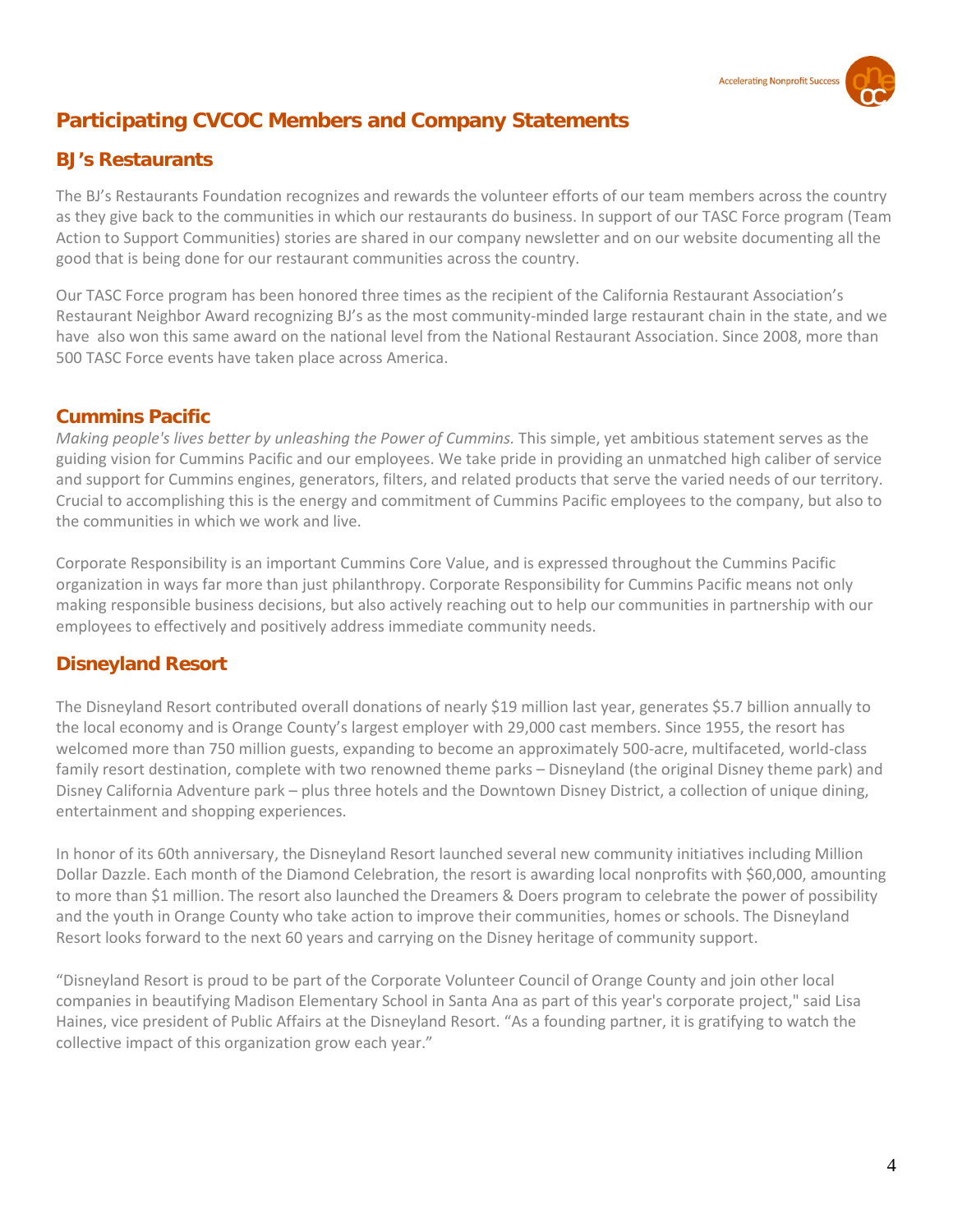

## **Edwards Lifesciences**

#### About Edwards Lifesciences

Edwards Lifesciences, based in Irvine, Calif., is the global leader in patient-focused medical innovations for structural heart disease, as well as critical care and surgical monitoring. Driven by a passion to help patients, the company collaborates with the world's leading clinicians and researchers to address unmet healthcare needs, working to improve patient outcomes and enhance lives. For more information, visit [www.Edwards.com](http://www.edwards.com/) and follow us on Twitter at @EdwardsLifesci.

## About Edwards Lifesciences Global Corporate Giving

In 2004, the company established what is now Edwards Lifesciences Foundation to support advancements in knowledge and improvements in quality-of-life. The foundation focuses on supporting underserved heart valve and critically ill patients, as well as strengthening the communities in which Edwards employees live and work. Since its inception, the foundation has gifted more than \$40 million to non-profit organizations. Additional information can be found at [Edwards.com/CorporateGiving.](http://edwards.com/CorporateGiving)

"Helping people is a core part of Edwards' culture and we feel fortunate to be able to support KidWorks as they work to transform challenged neighborhoods in central Santa Ana through their education enrichment and leadership development programs," said Amanda C. Fowler, Edwards Lifesciences' Executive Director, Global Corporate Giving. "The heart-felt and impactful services that our philanthropic partners provide are impressive and we are proud that their work also inspires our employees to dedicate their time and resources to strengthen our local community."

Media Contact: Amanda Fowler, Executive Director, Global Corporate Giving [Amanda\\_Fowler@Edwards.com](mailto:Amanda_Fowler@edwards.com) or (949) 250-3730

## **First American Financial Corporation**

First American Financial Corporation is a leading provider of title insurance, settlement services and risk solutions for real estate transactions that traces its heritage back to 1889. First American is proud to support our employees as they give back through the company's Caring for Our Community initiative. Every year, First American employees serve their communities in countless ways. This commitment to philanthropy and community service is part of First American's 127 year legacy of putting people first. Together, First American and our employees make a difference in support of organizations and events nationally and locally that are focused on three core causes – women's advocacy, community development and human services. More information about First American and its Caring for Our Community initiative can be found at [http://www.firstam.com/cares.](http://www.firstam.com/cares)

"First American employees have a rich legacy of sharing their time, passion and resources to benefit the communities where we live and work. This spirit is one reason that First American was recognized by Fortune<sup>®</sup> magazine as one of the 100 best companies to work for in America," said Mark Rutherford, senior vice president and head of human resources at First American. "We're pleased to be able to work with OneOC and KidWorks to make an impact in First American's hometown of Santa Ana."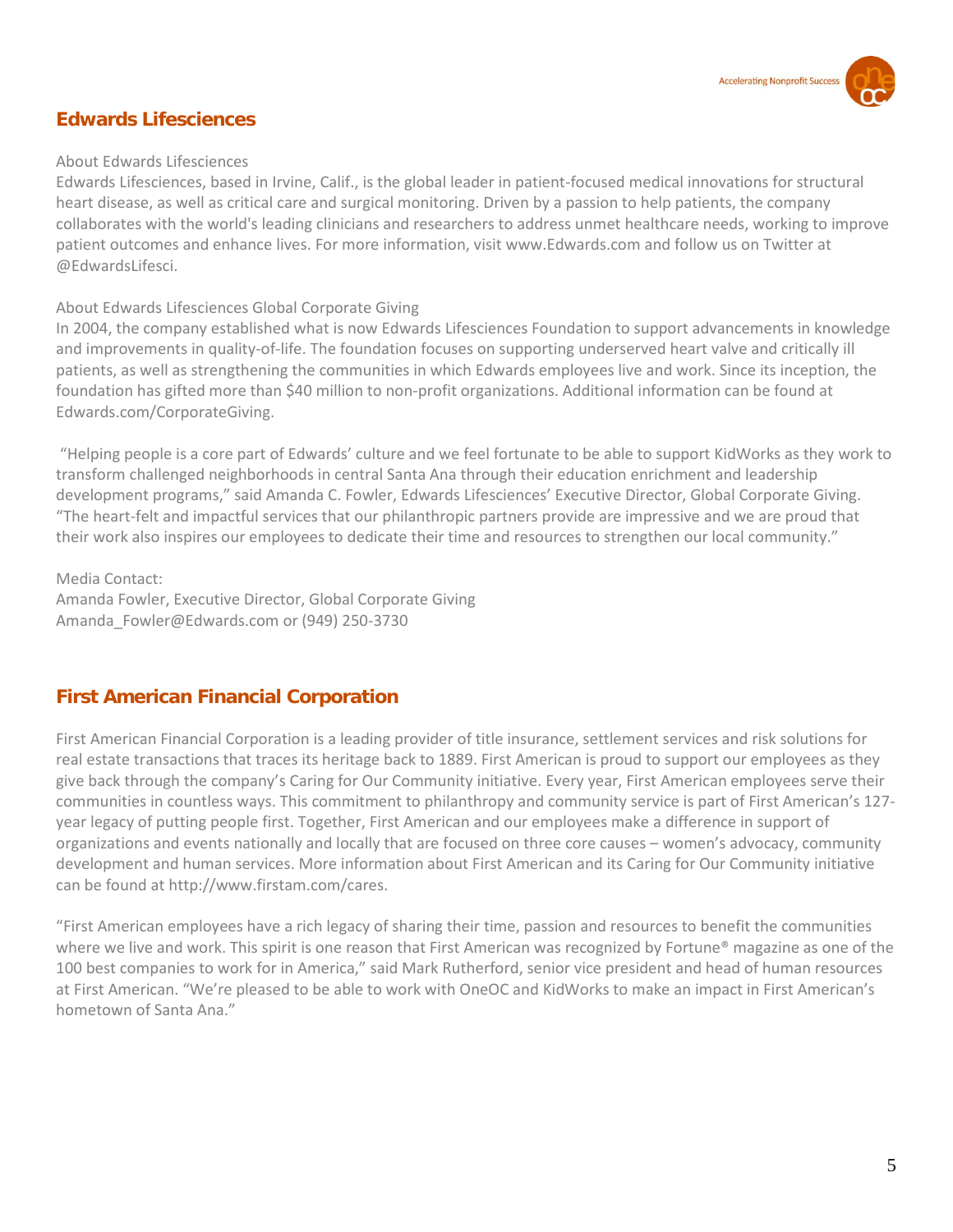

## <span id="page-6-0"></span>**Kaiser Permanente**

About Kaiser Permanente Southern California

Kaiser Permanente is committed to helping shape the future of health care. We are recognized as one of America's leading health care providers and not-for-profit health plans. Founded in 1945, our mission is to provide high quality, affordable health care services to improve the health of our members and the communities we serve. We currently serve more than 4 million members in Southern California. Care for members and patients is focused on their total health and guided by their personal physicians, specialists and team of caregivers. Our expert and caring medical teams are empowered and supported by industry-leading technology advances and tools for health promotion, disease prevention, state-of-the-art care delivery and world-class chronic disease management. Kaiser Permanente is dedicated to care innovations, clinical research, health education and the support of community health. For more information, go to: www.kp.org/share. Kaiser Permanente Orange County currently serves more than 520,000 members through a network of approximately 7,000 employees and 1,000 physicians. For more information, go to: www.kp.org/orangecounty.

"Kaiser Permanente Orange County has long supported community service as part of accomplishing our social mission. Our volunteer efforts help the communities we serve to be healthier and to thrive in body, mind and spirit," said Mark Costa, senior vice president. "I'm proud to join the dedicated physicians, nurses and staff personnel who donate their time and talents to improving the lives of others in the community."

Media Contact: Scott Kelly, Assistant Director Scott.x.kelly@kp.org or 714-796-2663

## **Macy's**

"The best way to find yourself is to lose yourself in the service of others." Mahatma Gandi

"The giving of time and energy in support of others and the impact it makes can never be underestimated. Being able to come together as a group of volunteers only magnifies what can be done in the service of a better community for today and future generations." Doug McKay – Macy's

## **PAAMCO**

PAAMCO is a leading institutional investment firm dedicated to offering alternative investment solutions to the world's preeminent investors. Since its founding in 2000, PAAMCO has focused on investing on behalf of its clients while striving to raise the standard for industry-wide best practices.

PAAMCO's founding principles of trust, transparency and thoughtful alignment of interests shape more than the firm's investment philosophy. These principles serve as a guide for our employees and our corporate culture as we continually seek significant and impactful ways to serve and develop our local communities. We are proud to support and encourage employees to actively serve on non-profit boards, participate in regional volunteer events and introduce philanthropic opportunities to the firm.

"PAAMCO is honored to be a founding member and supporter of CVCOC and their mission. The Combined Corporate OC Service Project is an amazing way to connect not only with our community, but with the significant network of volunteers in the area. The impact we all can make during a large-scale event like this is quite impressive, "Judith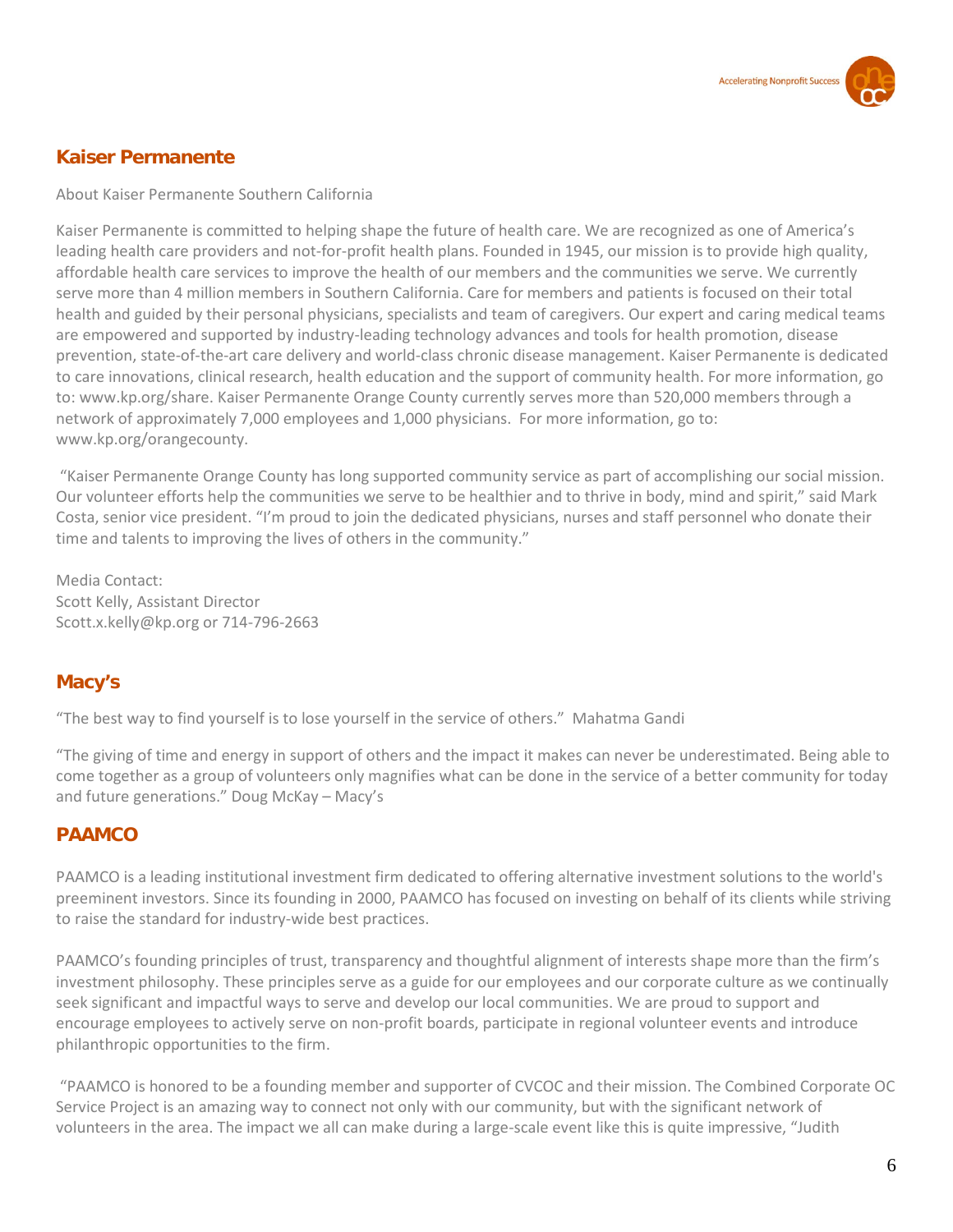

Posnikoff, Founding Partner, PAAMCO. "Additionally, we are so proud of our employees and the other participating members' employees, for their dedication, pride and commitment to our community."

## **Pacific Dental Services/The Smile Generation**

Founded in 1994, Pacific Dental Services (PDS) is one of the country's leading dental support organizations. PDS provides a full scope of business and administrative support services to dentists including marketing, real estate, payroll, human resources, billing, accounting, etc. PDS currently provides business services to over 500 supported practices throughout California, Arizona, Nevada, Colorado, Idaho, Oregon, Washington, Texas, Utah, New Mexico, Missouri, Kansas, Georgia, Minnesota, Louisiana, Tennessee and Florida.

"Social responsibility is an essential cornerstone of our culture. Throughout the year, the PDS team and supported dentists serve with their time, resources, and expertise both in the communities in which they do business and in less fortunate places around the globe," says Stephen E. Thorne IV Founder, President, and CEO of Pacific Dental Services.

## **Pacific Life Foundation**

<span id="page-7-0"></span>The Pacific Life Foundation was established in 1984. Together with Pacific Life, the Foundation has contributed more than \$90 million to community and national nonprofit organizations. The Pacific Life Good Guys, an employee volunteer program, volunteered over 10,200 hours at 156 different community projects in 2015, a 40% increase in volunteer hours from 2014.

Offering insurance since 1868, Pacific Life provides a wide range of life insurance products, annuities, and mutual funds, and offers a variety of investment products and services to individuals, businesses, and pension plans. Pacific Life counts more than half of the 100 largest U.S. companies as its clients. For additional company information, including financial strength ratings, visit www.PacificLife.com.

Pacific Life refers to Pacific Life Insurance Company and its affiliates, including Pacific Life & Annuity Company. Client count as of June 2015 is compiled by Pacific Life using the 2015 FORTUNE 500® list.

"Pacific Life employees are proud to lend a hand at the 4th annual Corporate Combined Project in Santa Ana," said Tennyson Oyler, Vice President, Brand Management and Public Affairs, Pacific Life. "Community is one of the seven core values of Pacific Life and this project is an outstanding opportunity to demonstrate our commitment."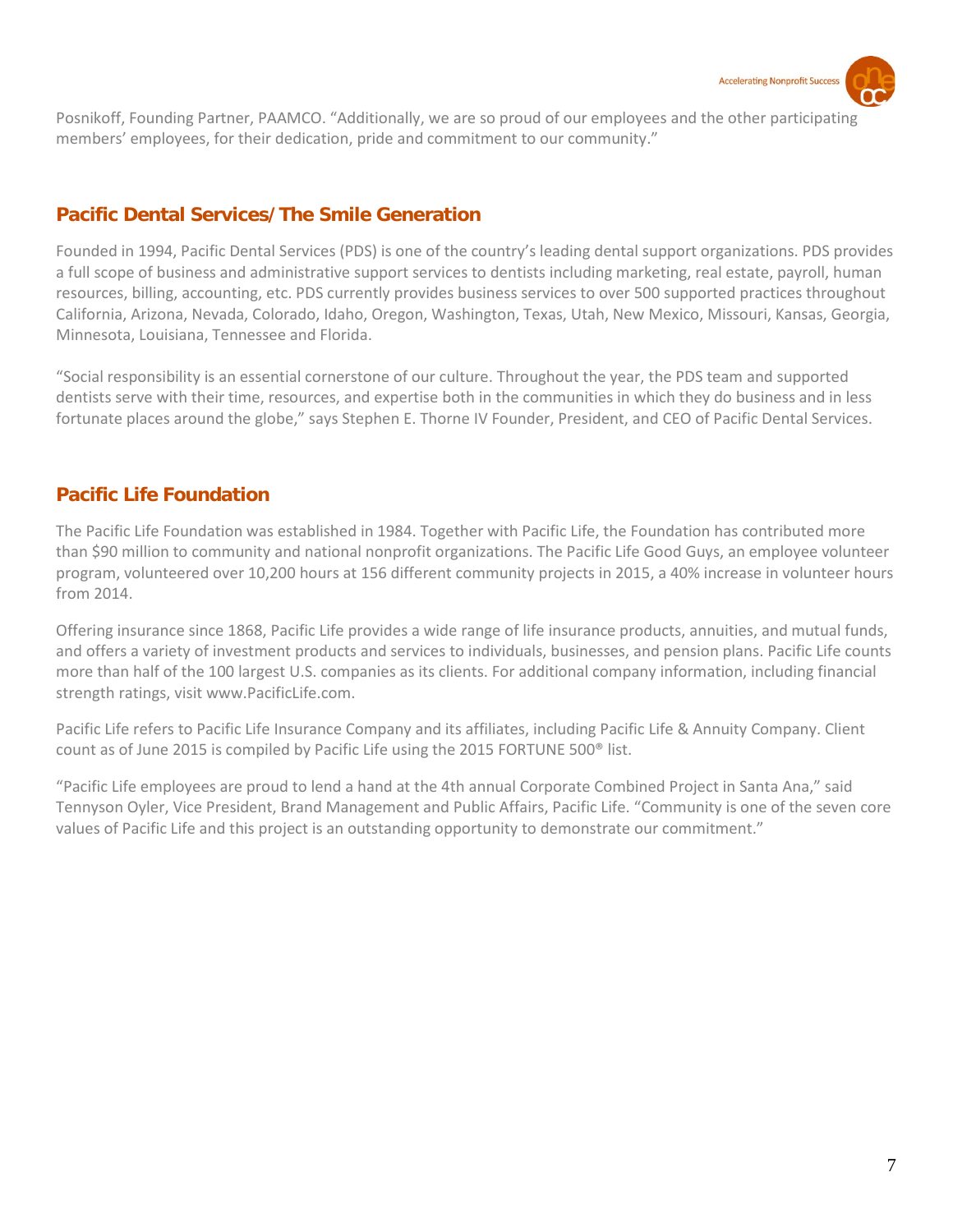

## **PIMCO Foundation**

## About PIMCO

PIMCO is a leading global investment management firm, with offices in 12 countries throughout North America, Europe and Asia. Founded in 1971, PIMCO offers a wide range of innovative solutions to help millions of investors worldwide meet their needs. Our goal is to provide attractive returns while maintaining a strong culture of risk management and long-term discipline. PIMCO is owned by Allianz S.E., a leading global diversified financial services provider.

## About the PIMCO Foundation

The PIMCO Foundation is the charitable arm of PIMCO, based in Newport Beach, California, which helps people around the world to reach their full potential by engaging, empowering and investing in communities. It carries out its mission by identifying areas of urgent community need and volunteering time and financial resources to support high impact projects and programs; through education with a focus on financial literacy and college readiness; and by investing in people through partnerships fostering economic development. The Foundation's website can be accessed directly at www.pimco.com/pimcofoundation and its twitter feed is @PIMCOFoundation.

"PIMCO is proud to be part of the Corporate Volunteer Council of Orange County, and lend our time and talent to important community initiatives in collaboration with our corporate peers. When it comes to corporate volunteering, our colleagues appreciate the opportunity to be more active, innovative, and impactful. We're thrilled with the opportunity to pursue collective impact and create change at KidWorks this May."

Media Contact: Elizabeth Eckman, Community Outreach Associate, PIMCO Foundation Elizabeth.Eckman@pimco.com or (949) 720-4523 Sarah Middleton, Executive Director, PIMCO Foundation Sarah.Middleton@pimco.com or (949) 720-7690

## **Ricoh Electronics**

Ricoh is a global technology company that has been transforming the way people work for more than 80 years. Under its corporate tagline -- imagine. change. -- Ricoh continues to empower companies and individuals with services and technologies that inspire innovation, enhance sustainability and boost business growth. These include document management systems IT services, production print solutions, digital cameras and industrial systems.

Headquartered in Tokyo, Ricoh Group operates in more than 190 countries. In the financial year ending March 2015, Ricoh Group had worldwide sales of

2,231 billion yen (approx. 18.5 billion USD).

For further information, please visi[t www.ricoh.com/about/](http://www.ricoh.com/about/)

"Our employees enjoy the excitement of working alongside volunteers from other Orange County companies and making a much larger impact than we can otherwise when we volunteer by ourselves. It's amazing to see so many volunteers in one place making such a tremendous difference in just a few hours."

Media contact: Kim Kline (714) 566-2549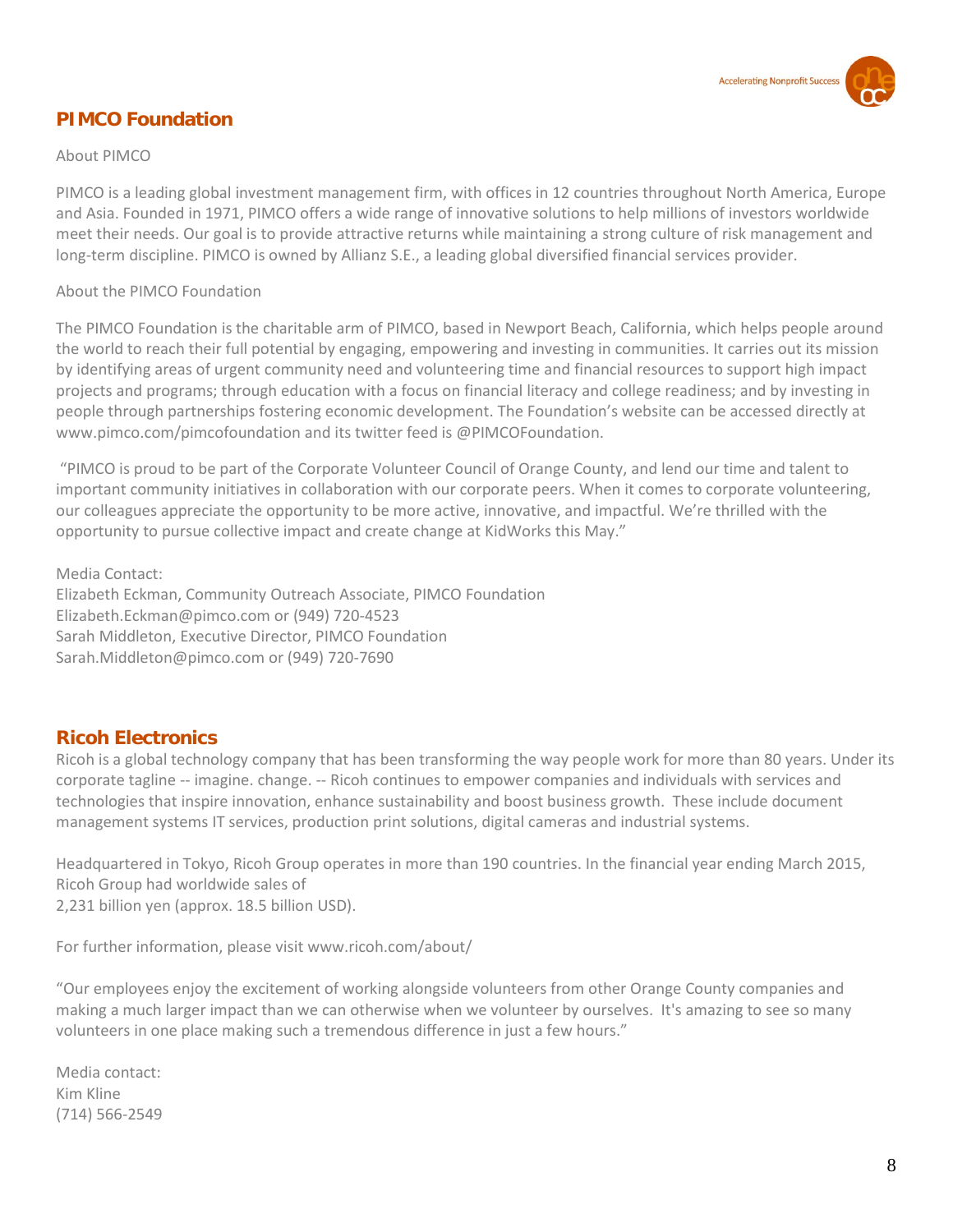

## **Taco Bell & Yum**

Taco Bell Corp. is the nation's leading Mexican-inspired quick service restaurant (QSR) brand. But at our core, we are a business fueled by people. We strive to feed people's lives with más everyday by building more than just restaurants – but also building communities.

With 42 million customers in over 6,500 U.S. restaurants each week, Taco Bell® takes the responsibility and opportunity to help those we serve get a little more out of life. Taco Bell uncovers education opportunities and serves the community through its nonprofit organization, the Taco Bell® Foundation™, and connects fans with their passions through programs like the Live Mas Scholarship program. The Taco Bell Foundation has reached more than 5 million youth nationwide and has awarded \$75 million in scholarships and grants that are focused on education and career readiness. In addition, Taco Bell Corp. awards valuable grants to Orange County, Calif. organizations that focus on three areas in which we have the greatest opportunity to make an impact: Educating Youth, Hunger Relief and Community Building.

<span id="page-9-0"></span>Media Contact: Media Line: (949) 863-3915

## **TaxAudit.com**

## About TaxAudit.com

At TaxAudit.com, our mission is to provide our members with the finest income tax audit representation and the best taxpayer education available while minimizing the stress involved in dealing with the IRS or any tax authority. Since 1988, we have provided expert tax audit defense, tax help, tax representation, and tax return review services to millions of clients across the nation.

## About Our ENGAGE Volunteer Program

The TaxAudit.com ENGAGE Volunteer Program (EVP) is committed to giving back to our community. We encourage our employees to make a difference and engage directly in the communities where they live, not just through their day-today work, but also through the act of giving back.

"Helping people is what we do," said Jane Smith, Chief Experience Officer, TaxAudit.com. "We are proud to bring the same core values that make us a success in the office to our local community. Thank you to OneOC for providing the opportunity to contribute to this important neighborhood improvement project."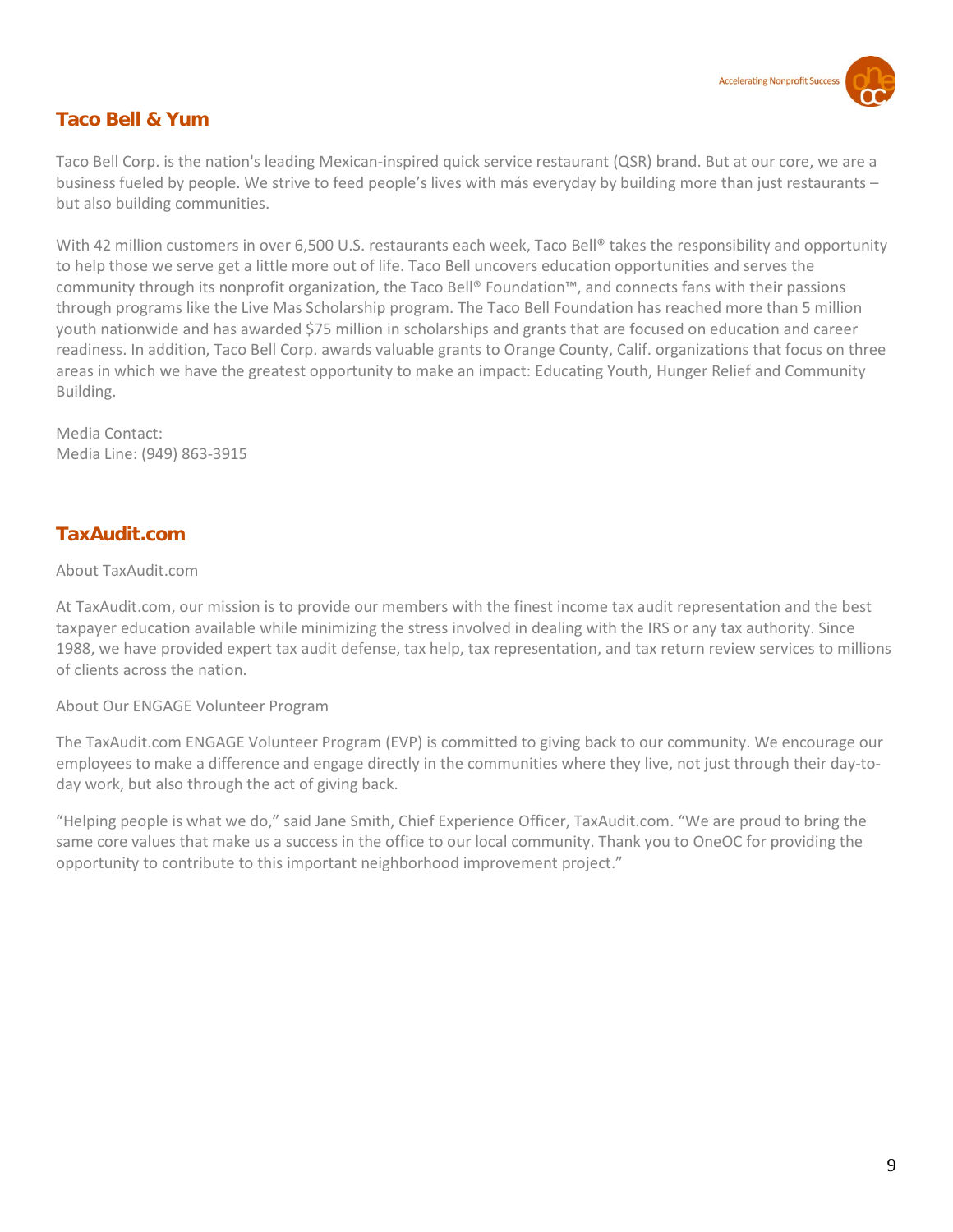

## **UnitedHealthcare**

UnitedHealthcare is dedicated to helping people nationwide live healthier lives by simplifying the health care experience, meeting consumer health and wellness needs, and sustaining trusted relationships with care providers. The company offers the full spectrum of health benefit programs for individuals, employers, military service members, retirees and their families, and Medicare and Medicaid beneficiaries, and contracts directly with 1 million physicians and care professionals, and 6,000 hospitals and other care facilities nationwide. UnitedHealthcare is one of the businesses of UnitedHealth Group (NYSE: UNH), a diversified Fortune 50 health and well-being company. For more information, visit UnitedHealthcare at www.uhc.com or follow @myUHC on Twitter.

MEDIA CONTACT: Matt Rodriguez UnitedHealthcare (714) 252-0479 [matt.rodriguez@uhc.com](mailto:matt.rodriguez@uhc.com)

## <span id="page-10-0"></span>**UPS**

## Connected Community

Since our founding in 1907, UPS has built a legacy by not only investing in our business, but by investing in our communities. It's a way of life and a part of our culture. In fact, our founder Jim Casey believed so strongly in this, he established company policies to specifically address corporate citizenship and charitable giving – giving that goes beyond writing a check.

You see, we're more than UPS employees. We are your neighbors. We live and work in your community, and we are dedicated to volunteering time, sharing knowledge and donating funds to make it better. At UPS, there's a culture that supports community service, helping us harness our collective effort in ways that make a real difference around the globe. That's why we recently pledged to complete 20 million hours of global volunteerism and community service by the end of 2020.

Throughout 2015, UPSers, with their friends and family, donated 2.35 million hours of volunteer service. More than three hundred thousand of those hours were recorded in October as part of our Global Volunteer Month–a time when UPS promotes organized opportunities for employees to help reach specific goals. Community service also plays an integral role in our immersive Community Internship Program and The UPS Foundation Local Grants Program.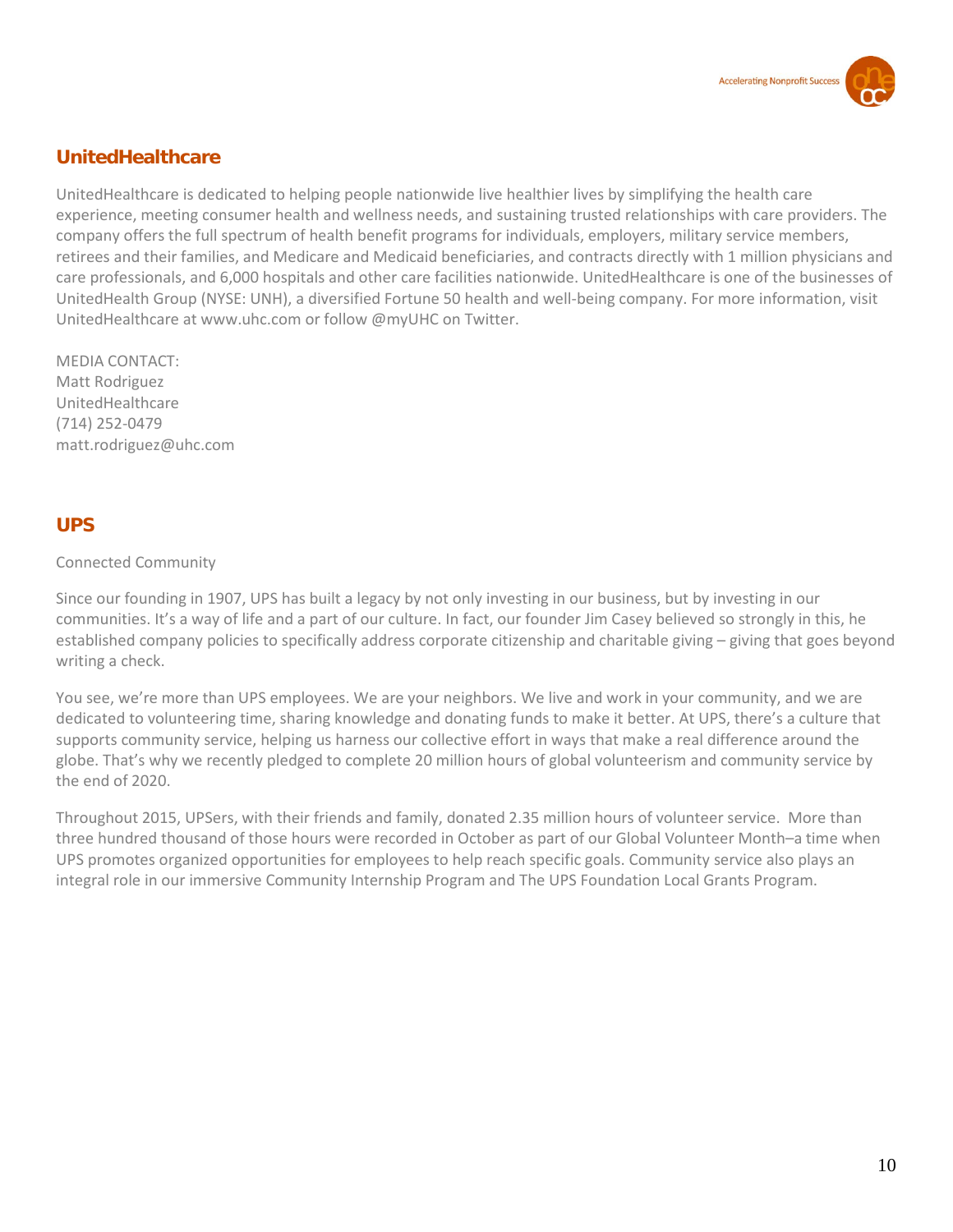

## <span id="page-11-0"></span>**U.S Bank**

Giving back in the communities where we live and work is one of the ways we put people first at U.S. Bank. At U.S. Bank, we invest our time, resources and passion to build and support vibrant communities that allow every person to work toward their possible. U.S. Bank's corporate giving and volunteer program is called Community Possible and it focuses our community investments on programs centered on Work, Home, and Play. The building blocks of all thriving communities where all things are possible include: stable employment opportunities, a home to call your own, and a community connected through culture, recreation and play. The U.S. Bank Foundation is a 501(c)(3) and gave more than \$23 million in grants in 2015. Visit **[www.usbank.com/community](http://www.usbank.com/community)**.

"Our partnership with KidWorks is a perfect example of how we give back and put people first at U.S. Bank," said Joseph Hensley, U.S. Bank Market President. "We are excited to participate in the neighborhood clean-up and also to share our financial knowledge with the community. This is going to be a wonderful community event and we feel fortunate to be a part of it." Christine Ragos, Vice President | Omnichannel Branch Channel Engagement

## **Western Digital**

"It's an honor for our employees to again join our corporate neighbors in giving back to Orange County. This combined project, our fourth, highlights the importance of all of us working together to make a difference. There is something very special to look out and see hundreds of volunteers, each in their separate corporate volunteer t-shirts, working together on a neighborhood project. There is no competition that day, only the common goal to make life better for children and families in need." Rose Krupp, Director, Western Digital Foundation & Global Community Relations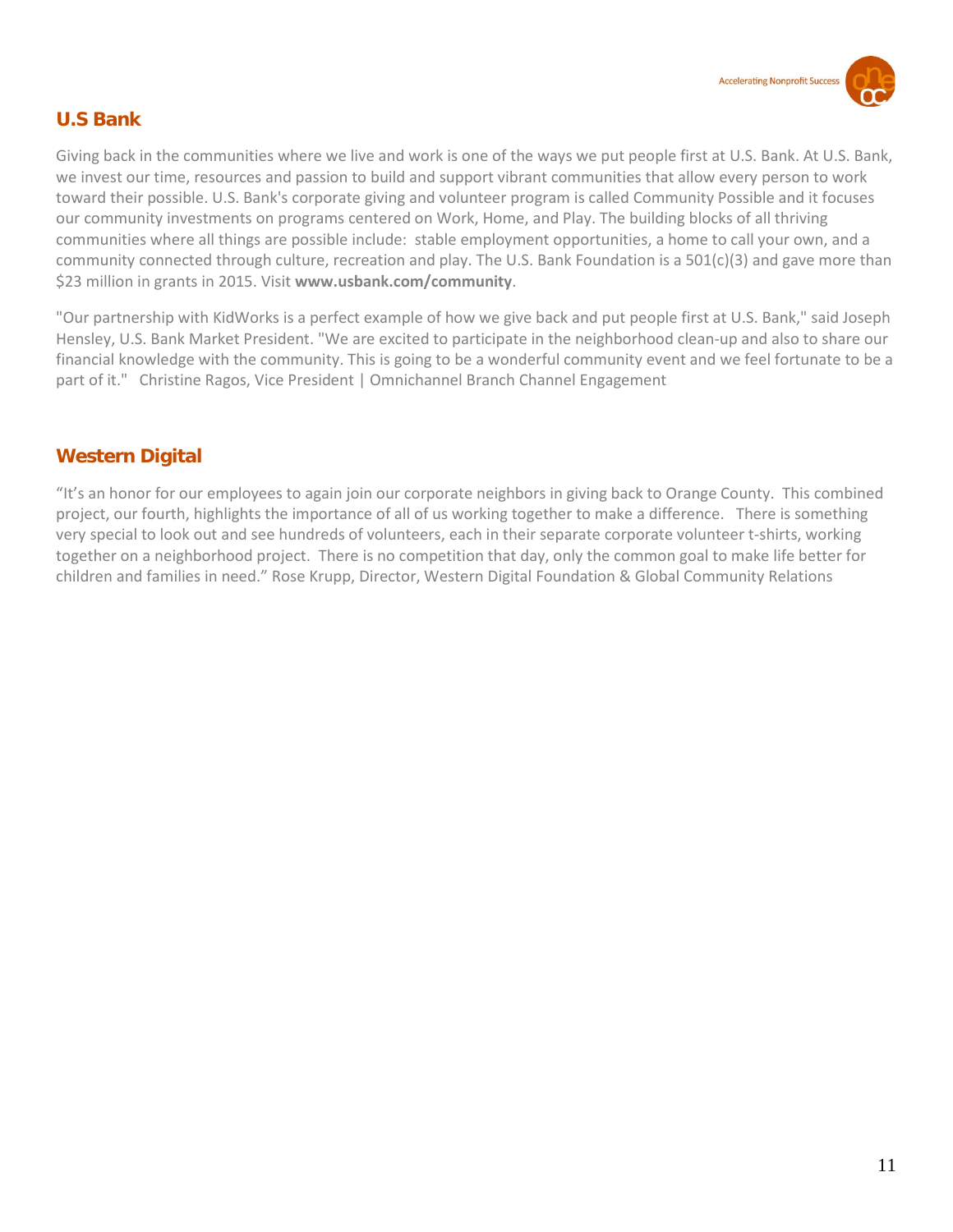

## <span id="page-12-0"></span>**Company Combined Project Press Release**

Dan Pittman 714-282-9994 [dan@pittmanpr.com](mailto:dan@pittmanpr.com) Barbara Powers 714-953-5757 x 218/ cell: 949-525-8775 bpowers@OneOC.org

## **500 Volunteers from 18 Companies Join Forces to Participate in a Combined Service Project in Orange County**

**Santa Ana, California, May 21, 2016** –Children and families from KidWorks will be joined by 500 volunteers as they work together to beautify the Santa Ana neighborhood community. On Saturday, May 21, 2016, volunteers will promote community health, education and safety as they contribute to a series of beautification projects and a community resource fair. Over the course of approximately three hours, volunteers from 18 of Orange County's top companies will pitch in to complete projects that serve KidWorks, Madison Elementary School, Madison Park and Cedar Evergreen communities of Santa Ana.

This is the fourth, company-combined volunteer project that has been planned and executed by Corporate Volunteer Council of Orange County (CVCOC), a member network of companies committed to employee volunteerism. The CVCOC was launched in January 2012 by OneOC, a nonprofit 501c3 organization committed to accelerating nonprofit success through volunteer, giving, training, consulting and business services.

"The Love Santa Ana Initiative is proud to partner with KidWorks, CVCOC, and the City of Santa Ana on a successful community beautification day," says Erika Carranza Benavides, Event Director with Love Santa Ana. "As a collaborative of local churches launched two years ago to strengthen the Santa Ana community we're happy to be able to: organize the event's resource fair, lead various beautification projects alongside CVCOC members, and most importantly to support local residents as they build on the efforts accomplished on that day and work toward long-term community revitalization."

Volunteer groups will beautify targeted areas to create a clean and peaceful environment, paint murals and remove graffiti. A local artist will also be on hand to paint a mural with community assistance as multiple building and painting projects are completed by volunteers. Community health projects will provide physicals for children and encourage drug-free living. From car seats to bicycle safety, the local police department and volunteers will promote the importance of safety awareness. Additionally, the Madison Elementary School library will undergo restoration. New books will replace old ones during reorganization and cleaning of the library. A "reading challenge" for students will promote literacy and education.

"We are so excited about the Corporate Volunteer Project on May 21st. It is amazing to see so many corporations and volunteers come together to help our students, families and our community. We are working together to show our students and families how much education is valued," says Lisa Gonzales-Solomon, Principal at Madison Elementary School. "Our community garden will help not only to educate our children but will bring our community together to learn about growing healthy foods and health education. We want to thank everyone involved for showing our kids and our community how much you care."

"KidWorks is all about restoring at-risk neighborhoods one life at a time," says David Benavides, Executive Director with KidWorks. "The corporate and church volunteers who are here today will be helping support our community as we work together to improve the futures of children and families who live in one of our city's most challenged neighborhoods."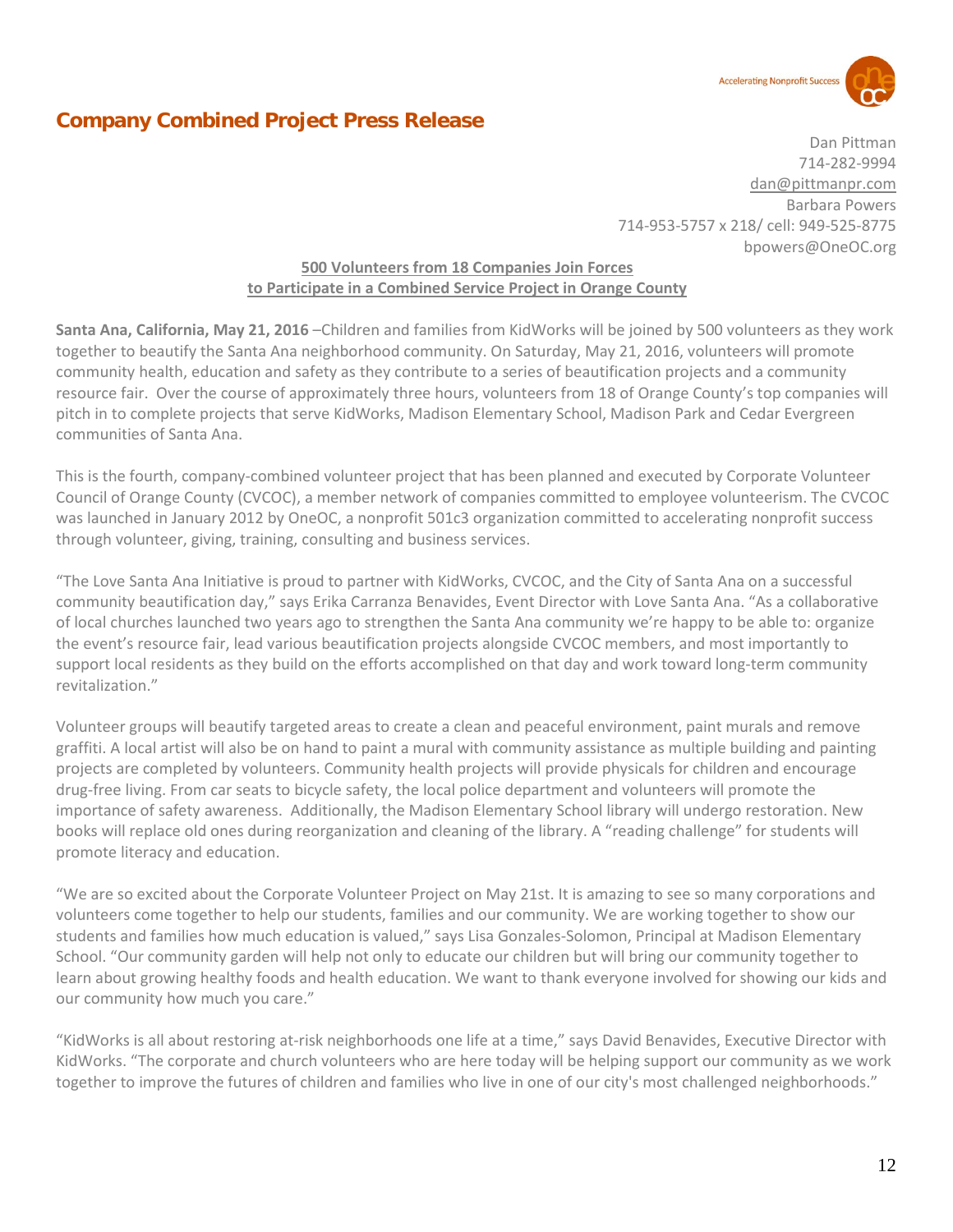

The Kids Carnival/Resource Fair in the park includes games and a bounce house for younger children. LOVE Santa Ana joins in with their community resource fair. Taco Bell will serve lunch to the community and volunteers from 10:30 a.m. to noon. Lunch will be provided volunteers for free and will receive wrist bracelets for identification.

Participating companies include BJ's Restaurant, Cummins Pacific, Disneyland Resort, Edwards Lifesciences, First American Title Insurance, Kaiser Permanente, Macy's, PAAMCO, Pacific Dental Services, Pacific Life, PIMCO Foundation, Ricoh Electronics, Taco Bell, TaxAudit.com, UnitedHealthcare, UPS, US Bank, and Western Digital.

#### **###**

#### **About KidWorks**

KidWorks was founded in 1993, by Larry and Jayme Acosta, to bring hope to the most challenging neighborhoods in central Santa Ana. KidWorks began in a tiny, oneroom apartment on Townsend Street as a summer safe haven for children and youth. From the beginning, KidWorks recruited college students to live and work in the community. Our Executive Director, David Benavides, was one of the first students to volunteer. His time with KidWorks began with an eight-week program that changed his life, and ours, forever.

#### **About OneOC**

OneOC, formerly Volunteer Center Orange County, is a nonprofit 501c3 organization committed to accelerating nonprofit success through volunteer, giving, training, consulting and business services. Serving Orange County, California, OneOC provides support and solutions to more than 1,350 nonprofit organizations and 175 companies each year. Building on more than 50 years' experience mobilizing volunteer action, the organization announced its new name on September 15, 2010 to signal the expansion of its integrated service offerings to help nonprofits become as effective and efficient about their mission as they are passionate. OneOC is affiliated with Points of Lights Institute and HandsOn Network, enabling participation in national community service initiatives and connection to a larger movement of change. In 2015, OneOC launched its Center for Business and Community Partnerships, a one-stop shop that provide smart, easy and impactful giving and volunteering services to companies. For more information, visit www.OneOC.org.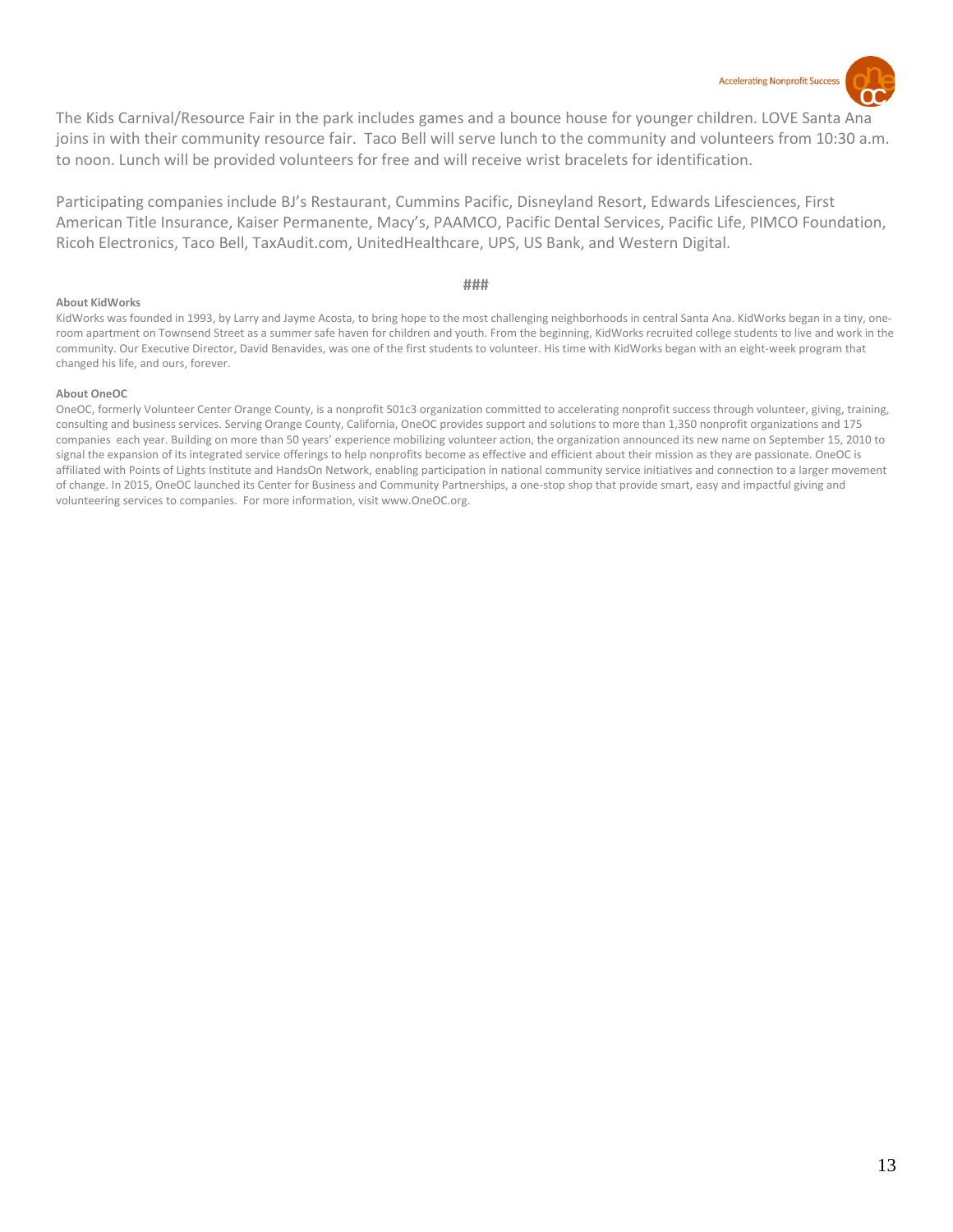

## <span id="page-14-0"></span>**About KidWorks**



## Touching Lives With Hope.

#### **Mission**

To restore at-risk neighborhoods…one life at a time.

## **Vision**

To transform challenged neighborhoods in central Santa Ana by building on the strengths and potential in the community through education, character formation, and personal development.

#### **History**

KidWorks was founded in 1993, by Larry and Jayme Acosta, to bring hope to the most challenging neighborhoods in central Santa Ana. KidWorks began in a tiny, one-room apartment on Townsend Street as a summer safe haven for children and youth. From the beginning, KidWorks recruited college students to live and work in the community. Our Executive Director, David Benavides, was one of the first students to volunteer. His time with KidWorks began with an eight-week program that changed his life, and ours, forever.

Since 1993, KidWorks has grown into a vibrant community development non-profit that serves central Santa Ana through life-changing education enrichment and leadership development programs. KidWorks provides a fully licensed preschool, after-school programs, tutoring, mentoring, and adult services in the areas of health, parenting classes, and support groups.

## **Core Operating Principles**

1. Performance: We are committed to excellence and accountability in order to achieve measurable results that demonstrate our positive impact in the neighborhoods we serve.

2. Strategic Partnerships: We maximize our results by joining with key individuals, volunteers, churches, businesses, foundations, and agencies in order to best serve the community.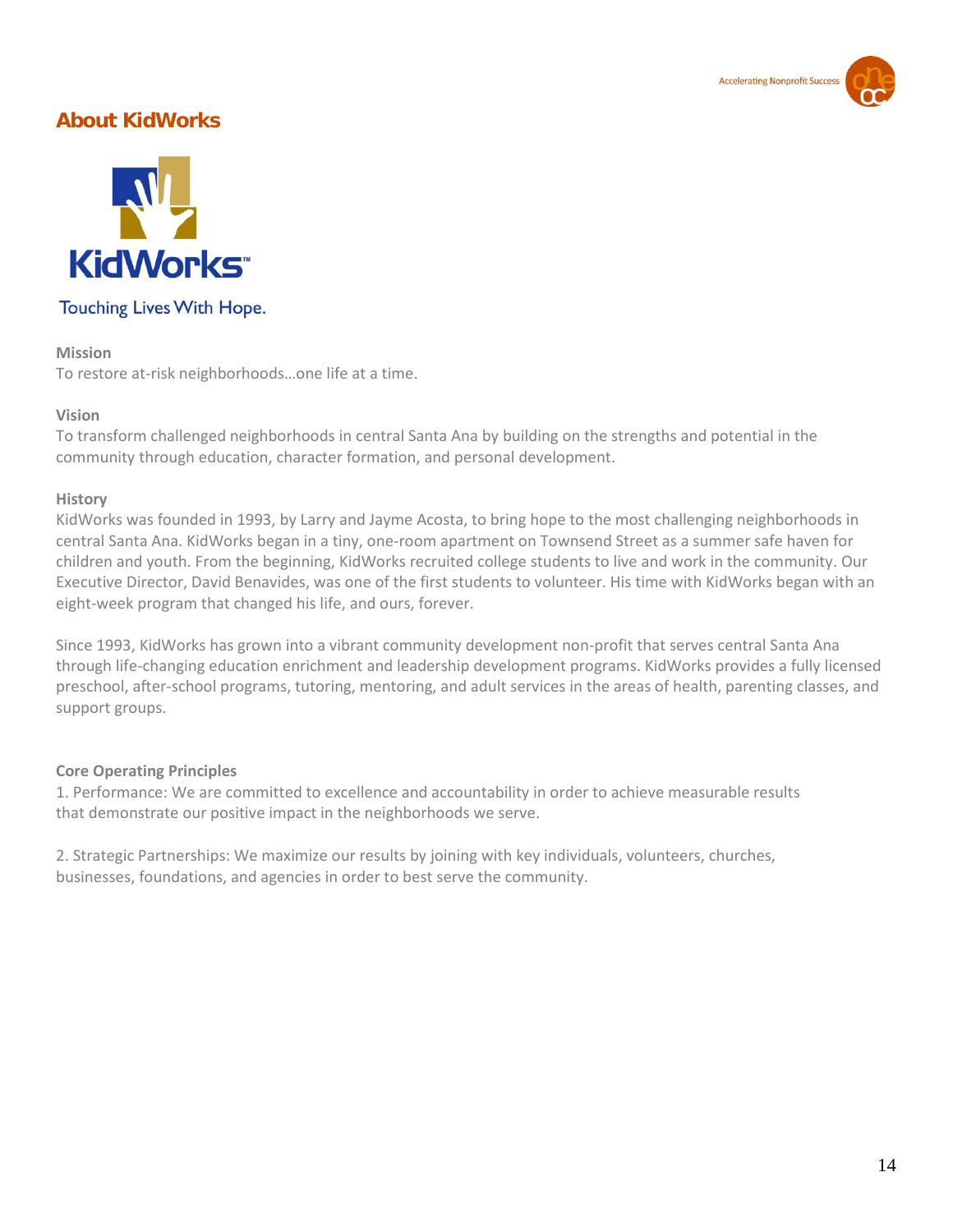

## <span id="page-15-0"></span>**Map and Directions to CVCOC Combined Project Sites**

# <span id="page-15-1"></span>Event Parking Available Starting at 5am

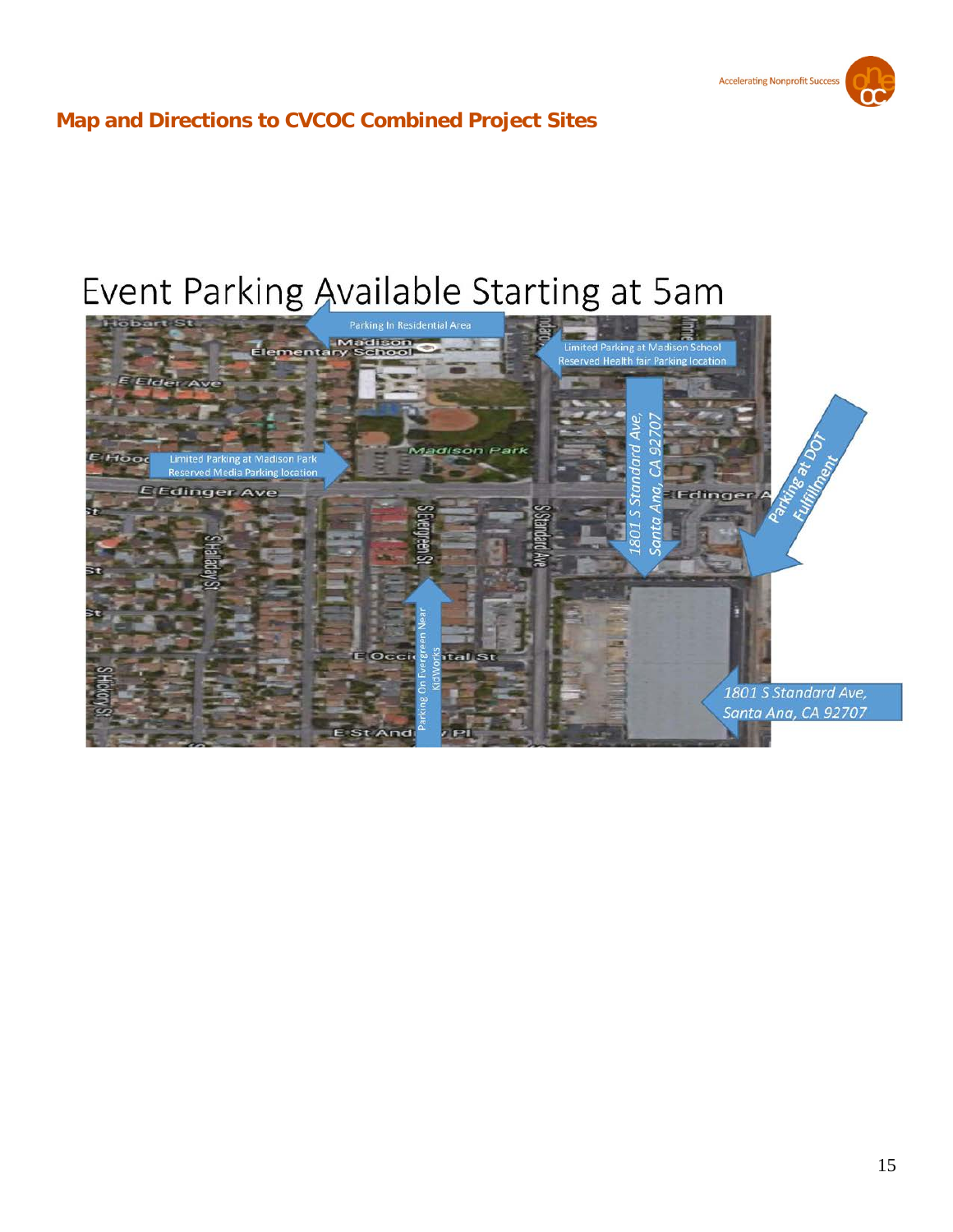#### $\mathbf{1}$ **Bi Restaurants You 6<sup>th</sup>**<br>BOS / GATE  $\mathbb{R}$ E STAIRS<br>S<sup>372</sup><br>Grade **MODELING** a i  $\frac{1}{2}$ l ÷it Ω  $\begin{array}{r} \texttt{STARS} \\ \texttt{S}^{\text{TS}} \\ \texttt{Orads} \end{array}$ π  $\mathbf{P-K}$  $3<sup>d</sup>$  $4<sup>th</sup>$ **God**  $\frac{1}{n}$  $\frac{1}{2}$ 日个 FIELD  $H$ 三星 a m d Center<br>nes Gas La  $\mathfrak g$ **Student<br>Release**<br>Station  $|U|$  $U$  |  $\overline{u}$  1  $\leftarrow$  $\leftarrow$  $\frac{1}{2}$ N R Cummins Pacific Team **PAAMCO Team First** PLAYGROUND First Aid Team **Ricon Electi High** Search & a is **Figure**  $=$  0 lesp.Tean  $\overline{\mathbf{u}}$  $\Longleftrightarrow$  $\widehat{\mathbf{U}}$  $\begin{array}{r} 37A1R3 - \\ 2^{-r} \\ \hline \end{array}$  Orade ΤîΓ Team Ū  $\overline{\mathbb{U}}$ Ū Ū **High**  $\frac{1}{2}$ Labr After & Shern<br>57 imirt<br>60 Jennen<br>684 court **Nestern Digita**  $\frac{1}{2}$  $\widehat{\mathbb{U}}$  $\equiv \frac{\overline{a}}{a}$ Andre 3rd<br>606 Garcia<sup>:</sup><br>607 nkosky<br>**100** ŧĪŧ nith<br>54 leam  $\frac{1}{2}$ ahan<br>| 41 Lunch Tables **LIBRARY CAFETERI** Edwards  $\rm{u}$ Lifesciences TaxAudit.com  $\hat{\mathbb{I}}$ **Team** Team  $\Longleftrightarrow$  $\mathbb{I}$  $\Longleftrightarrow$  $\left.\begin{array}{c}\n\phi\\
\text{RSD} \\
\text{Hermecilo} \\
\text{16.22}\n\end{array}\right.$ LOUNGE<br>WCRK<br>ROOM EATHROOMS COM<br>LAB<br>12 Hernandez K<br>35 Peña K<br>34 Horena K Л **PRESCHOOL**<br>
G Clayton & M Survers A Open<br>
First American Title<br>
Insurance Team OFFICE PIT 3<sup>14</sup>, 4<sup>14</sup><br>Fxit  $\overline{\phantom{0}}$ J, Û  $\leftarrow$  $\leftarrow$

## **Map and Directions to CVCOC Combined Project Sites**

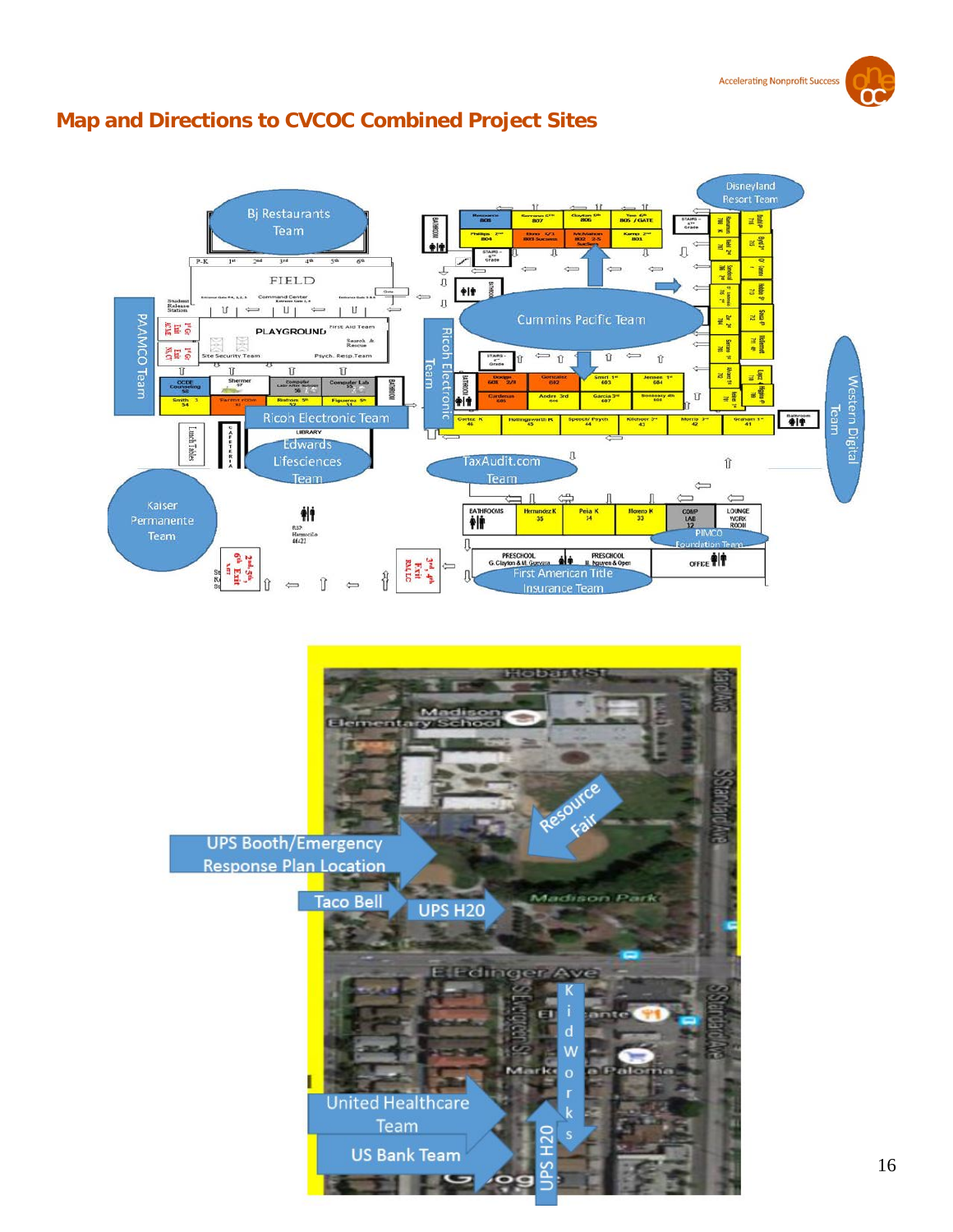

## **CVCOC Project Assignments**

- **BJ's Restaurants –** Drug free Project –South
- **Cummins Pacific-**Madison Elementary Beautification Project
- **Disneyland Resort -** Building Community Connections Project
- **Edwards Lifesciences** Madison Elementary Library Restoration Project
- **First American Title Insurance-**Building a Strong Future –Kindergarten Project
- **Kaiser Permanente**-Community Health and Safety Project
- **Macy's-**Video and PR coordination
- **PAAMCO-**Drug free Project -East
- **Pacific Dental Services/The Smile Generation-**Madison Elementary Beautification Project
- **Pacific Life -**Planting Seeds for Success Project
- **PIMCO Foundation-**Planting Seeds for Success Project
- **Ricoh Electronics -**Growing Seeds For Success Mural Project
- **Taco Bell-**Taco Bell Lunch Site
- **TaxAudit.com** -Planting Seeds for Success –Beautification Sign Project
- **United Healthcare-**KidWorks Connection Project
- **UPS -**Hydration stations/Project supply transportation/Resource fair
- **US Bank-Evergreen Cedar Community Beautification Project & Resource Fair**
- **Western Digital-**"Put In Cup" Mural Design Project
- **Yum on behalf of Taco Bell-**Parking attendance

## **BJ's Restaurants**

**Drug-free Project - South Location:** Madison Elementary School

**Description of project:** Assist students on drug free ties on the south end of campus fences encouraging a drug-free environment. In addition, clean area grounds near project site, have students sign drug-free poster, and hand out candy.

## **Cummins Pacific**

**Madison Elementary Beautification Project Location:** Madison Elementary School

**Description of project:** In preparation for logo installation and painting, your team will complete window and door treatments. Clearing debris, and cleaning surfaces. In addition, your team will assist in general grounds clean up near project site.

## **Disneyland Resort**

**Building Community Connections Project Location:** Madison Elementary School

**Description of project:** Assist local artist on new mural on the south end of campus near the current community garden. IN addition, clean area grounds, build benches, planters, ad moveable free-standing wooden crib planters, plant vegetables, and vegetation.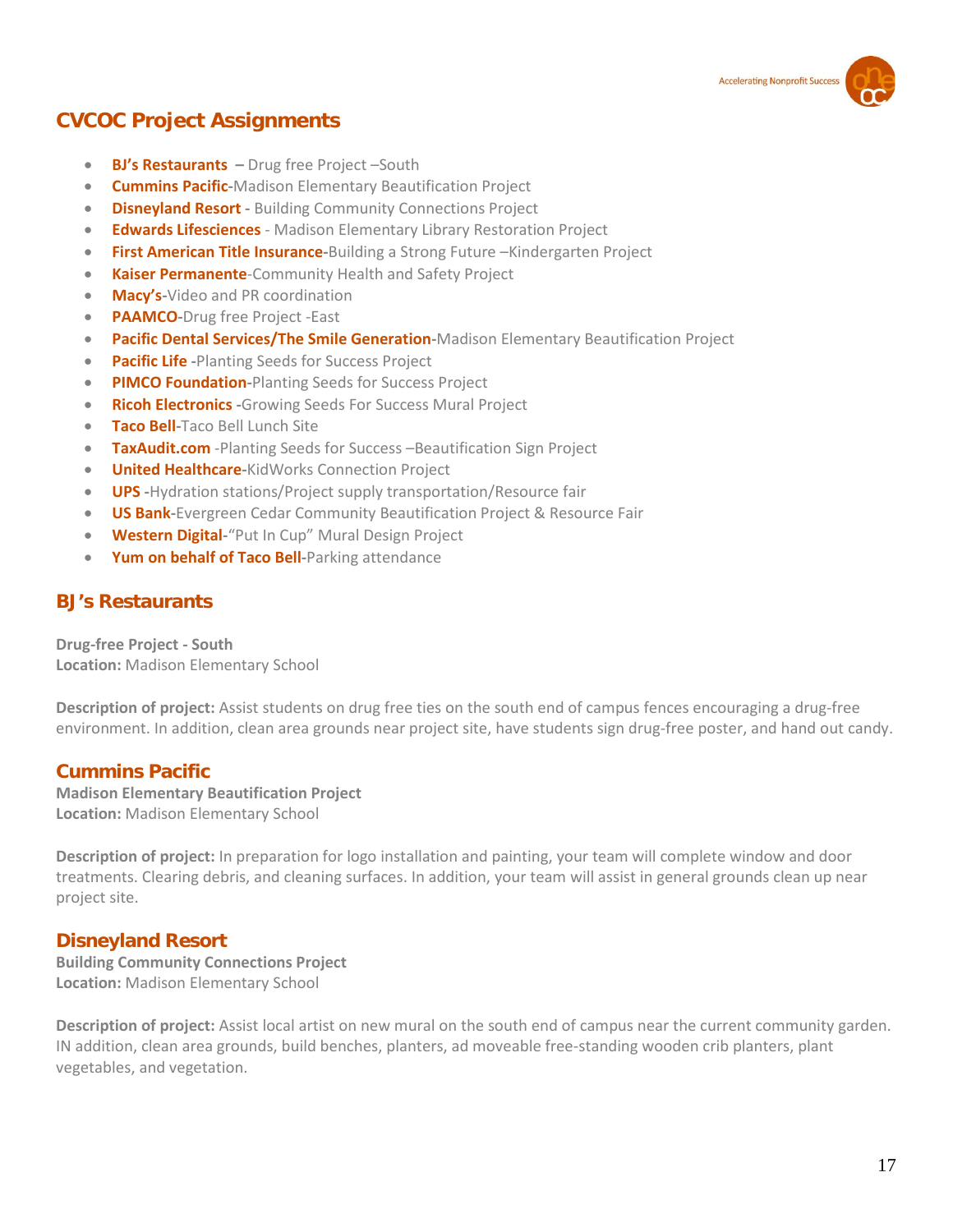

## **Edwards Lifesciences**

**Madison Elementary Library Restoration Project Location:** Madison Elementary School

**Description of project:** Clear library of old items, clean stage and surrounding area. Remove old materials, replacing with new materials, and books. Create a better learning environment that encourages parent participation. In addition, organize existing books, clean area grounds near project site, have students sign up for reading challenge.

## **First American Title Insurance**

**Building a Strong Future – Kindergarten Project Location:** Madison Elementary School

**Description of project:** Painting in the Pre-K and Kindergarten playground making it bright and cheerful. Add physical activity areas. In addition, include a number and letter border design around the perimeter of the playground. Clean area grounds, paint benches, add planters, plant vegetables, and vegetation.

## **Kaiser Permanente**

**Community Health and Safety Project Location:** Madison Elementary School

**Description of project:** Assist local plice department on bicycle safety awareness; handing out bicycle helmets. Also, assist CHP in the car seat safety program; handing out new car seats, and recycling old seats. In addition, clean area grounds near project site, keeping children entertained at art crafts table while they are waiting for physicals.

## **PAAMCO**

**Drug-free Project - East Location:** Madison Elementary School

**Description of project:** Assist students on drug free ties on the south end of campus fences encouraging a drug-free environment. In addition, clean area grounds near project site, have students sign drug-free poster and hand out candy.

## **Pacific Dental Services & The Smile Generation**

**Madison Elementary Beautification Project Location:** Madison Elementary School

**Description of project:** In preparation for logo installation and painting, your team will complete window and door treatments. Clearing debris, and cleaning serfaces. In addition, your team will assist in general grounds clean up near project site.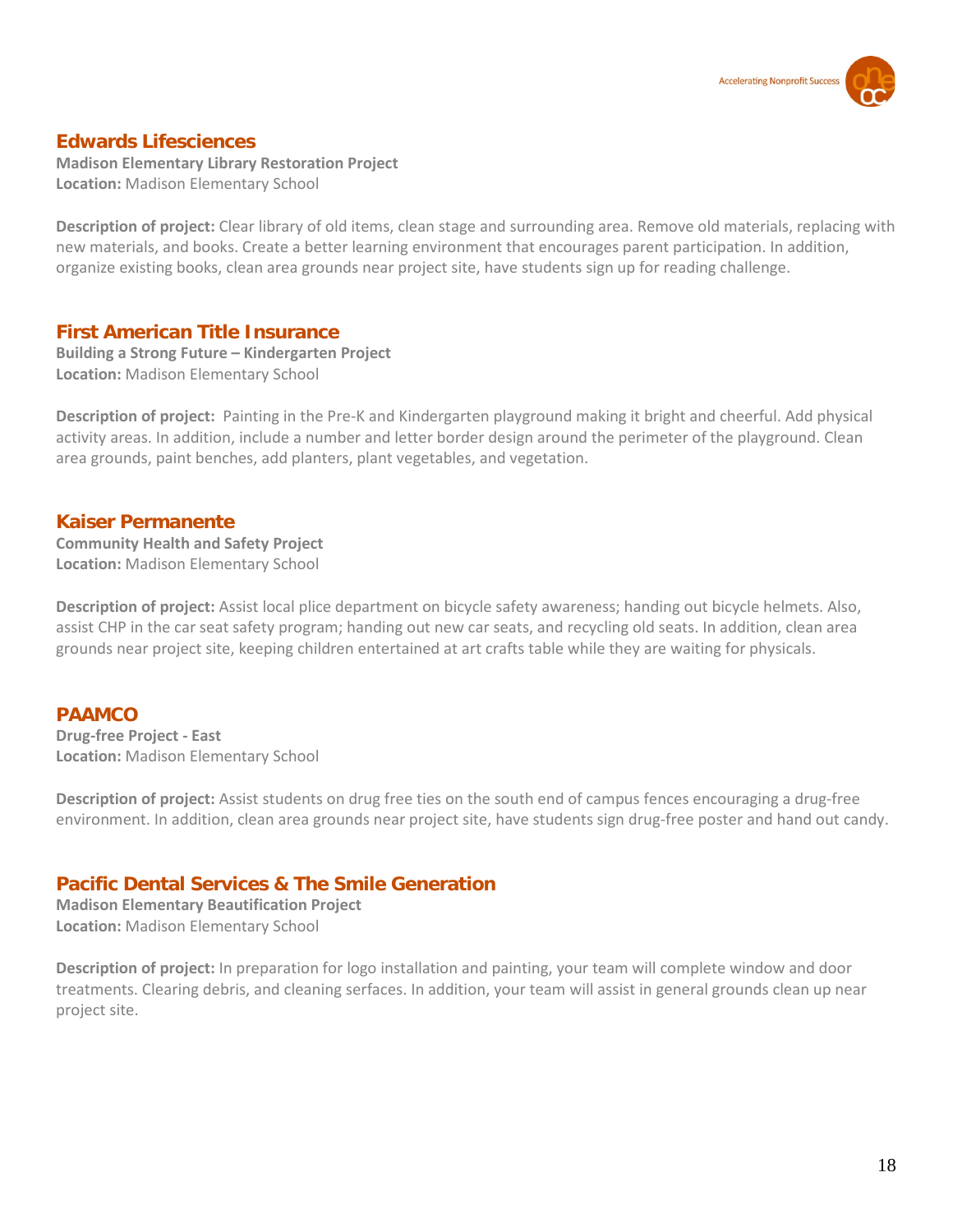

## **Pacific Life**

**Planting Seeds for Success Project Location:** Madison Elementary School

**Description of project:** Plant vegetables, and vegetation in breezeway garden. In addition, complete drug-free project on west fence, trash removal, and general grounds clean up.

**Materials/Tools to bring if available:** brooms, and gardening tools. These items will be provided as well, however to expedite the project additional items are advised.

## **PIMCO Foundation**

**Planting Seeds for Success Project Location:** Madison Elementary School

**Description of project:** Restoration project of existing garden outside the main office leading to classrooms. Project is to enhance future learning projects, and a peaceful environment. Planters will need to be cleaned out, re-enforced, and painted. In addition, vegetables will need to be planted, trash removed, and general grounds cleaned up.

## **Ricoh Electronics**

**Growing Seeds for Success Mural Project Location:** Madison Elementary School

**Description of project:** Assisting local artist in restorations of two murals outside the lunch area and touching up garden theme mural in the breezeway, making it bright and cheerful. In addition, plant vegetation in four of the tree planters along mural area, clean area grounds.

## **Taco Bell**

**Taco Bell Lunch Site Location:** Madison Park

**Description of project:** Lunch to be served starting at 10:30am-noon. Although we will be serving the community, volunteers will have wrist bands. If two separate lines could be established that would be appreciated. Let us know if you need any assistance in this.

## **TaxAudit.com**

**Planting Seeds for Success – Beautification Sign Project Location:** Madison Elementary School

**Description of project:** Painting and decorating of small planter signs. These signs will help make the gardens a learning experience and make the gardens bright and cheerful. In addition, as signs dry, runners will be needed to take the signs to the gardens to be installed.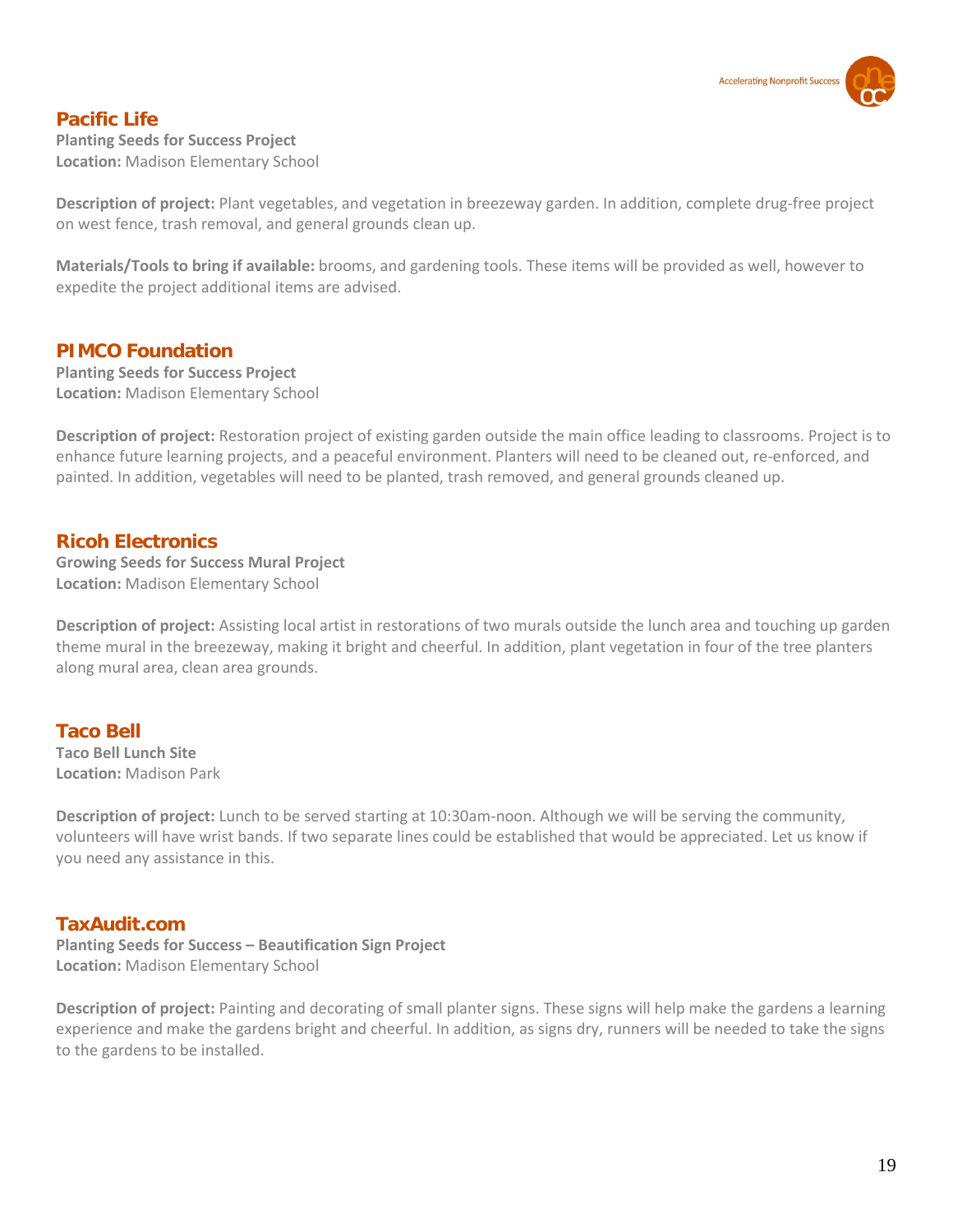

## **United Healthcare**

**KidWorks Connection Project Location:** KidWorks, 1721 S. Evergreen

**Description of project:** Assist media with KidWorks student interviews. In addition, clean area grounds, build moveable free-standing wooden crib planters, plant vegetables, and two trees in front of center. If time permits, assist in fence painting in neighborhood.

## **U.S. Bank**

**Evergreen Cedar community Beautification Project & Resource Fair Location:** KidWorks surrounding community and Madison Park.

**Description of project:** Assisting Love Santa Ana in restoration of Evergreen and Cedar streets fence lines. Objective is to create a clean and peaceful environment by putting fresh paint on the outside residential housing leading to Kidworks. In addition, clean area grounds removing trash. Your team will also have a table available to you at the resource fair.

## **Western Digital**

**'Put In Cup' Mural Design Project Location:** Madison Elementary School.

**Description of project:** Create a mural using sturdy cup shapes by installing them on the surrounding fence line. In addition, clean area grounds near project site.